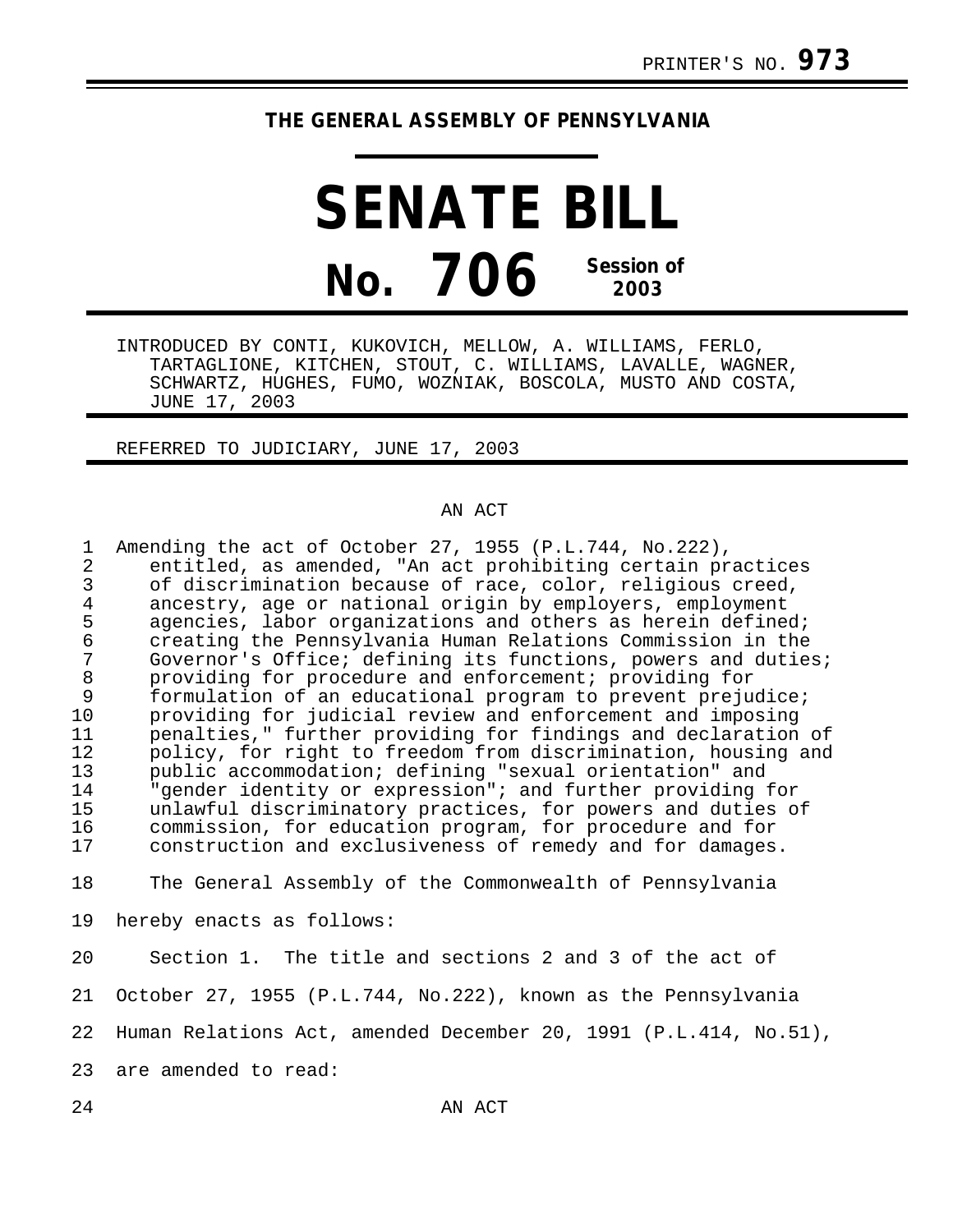1 Prohibiting certain practices of discrimination because of race, 2 color, religious creed, ancestry, sexual orientation or 3 gender identity or expression, age or national origin, by 4 employers, employment agencies, labor organizations and 5 others as herein defined; creating the Pennsylvania Human 6 Relations Commission in the Governor's Office; defining its 7 functions, powers and duties; providing for procedure and 8 enforcement; providing for formulation of an educational 9 program to prevent prejudice; providing for judicial review 10 and enforcement and imposing penalties.

11 Section 2. Findings and Declaration of Policy.--

12 (a) The practice or policy of discrimination against 13 individuals or groups by reason of their race, color, familial 14 status, religious creed, ancestry, sexual orientation or gender 15 identity or expression, age, sex, national origin, handicap or 16 disability, use of guide or support animals because of the 17 blindness, deafness or physical handicap of the user or because 18 the user is a handler or trainer of support or guide animals is 19 a matter of concern of the Commonwealth. Such discrimination 20 foments domestic strife and unrest, threatens the rights and 21 privileges of the inhabitants of the Commonwealth, and 22 undermines the foundations of a free democratic state. The 23 denial of equal employment, housing and public accommodation 24 opportunities because of such discrimination, and the consequent 25 failure to utilize the productive capacities of individuals to 26 their fullest extent, deprives large segments of the population 27 of the Commonwealth of earnings necessary to maintain decent 28 standards of living, necessitates their resort to public relief 29 and intensifies group conflicts, thereby resulting in grave 30 injury to the public health and welfare, compels many 20030S0706B0973 - 2 -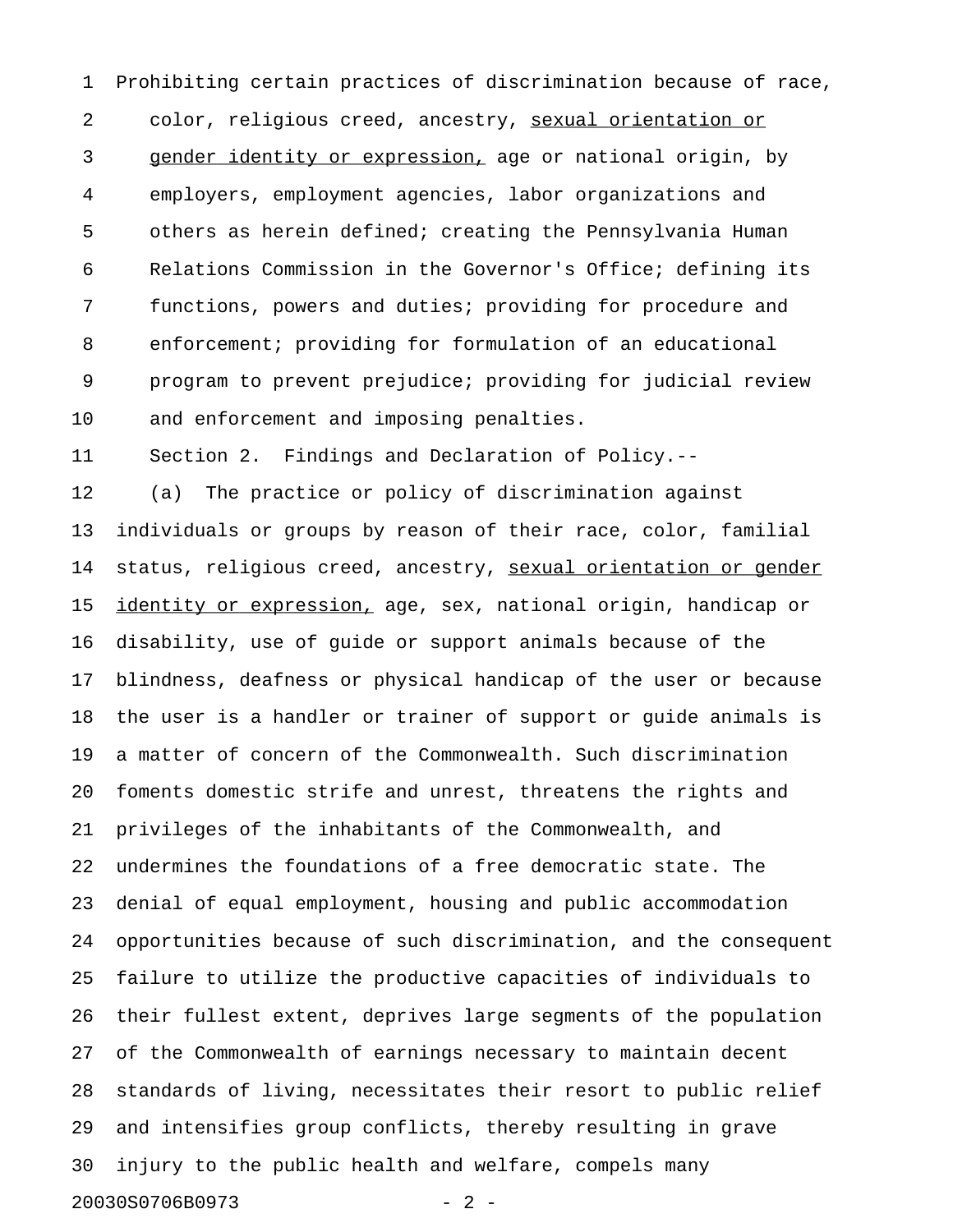1 individuals to live in dwellings which are substandard,

2 unhealthful and overcrowded, resulting in racial segregation in 3 public schools and other community facilities, juvenile 4 delinquency and other evils, thereby threatening the peace, 5 health, safety and general welfare of the Commonwealth and its 6 inhabitants.

7 (b) It is hereby declared to be the public policy of this 8 Commonwealth to foster the employment of all individuals in 9 accordance with their fullest capacities regardless of their 10 race, color, religious creed, ancestry, sexual orientation or 11 gender identity or expression, age, sex, national origin, 12 handicap or disability, use of guide or support animals because 13 of the blindness, deafness or physical handicap of the user or 14 because the user is a handler or trainer of support or guide 15 animals, and to safeguard their right to obtain and hold 16 employment without such discrimination, to assure equal 17 opportunities to all individuals and to safeguard their rights 18 to public accommodation and to secure housing accommodation and 19 commercial property regardless of race, color, familial status, 20 religious creed, ancestry, sexual orientation or gender identity 21 or expression, age, sex, national origin, handicap or 22 disability, use of guide or support animals because of blindness 23 or deafness of the user or because the user is a handler or 24 trainer of guide or support animals.

25 (c) This act shall be deemed an exercise of the police power 26 of the Commonwealth for the protection of the public welfare, 27 prosperity, health and peace of the people of the Commonwealth 28 of Pennsylvania.

29 Section 3. Right to Freedom from Discrimination in 30 Employment, Housing and Public Accommodation.--The opportunity 20030S0706B0973 - 3 -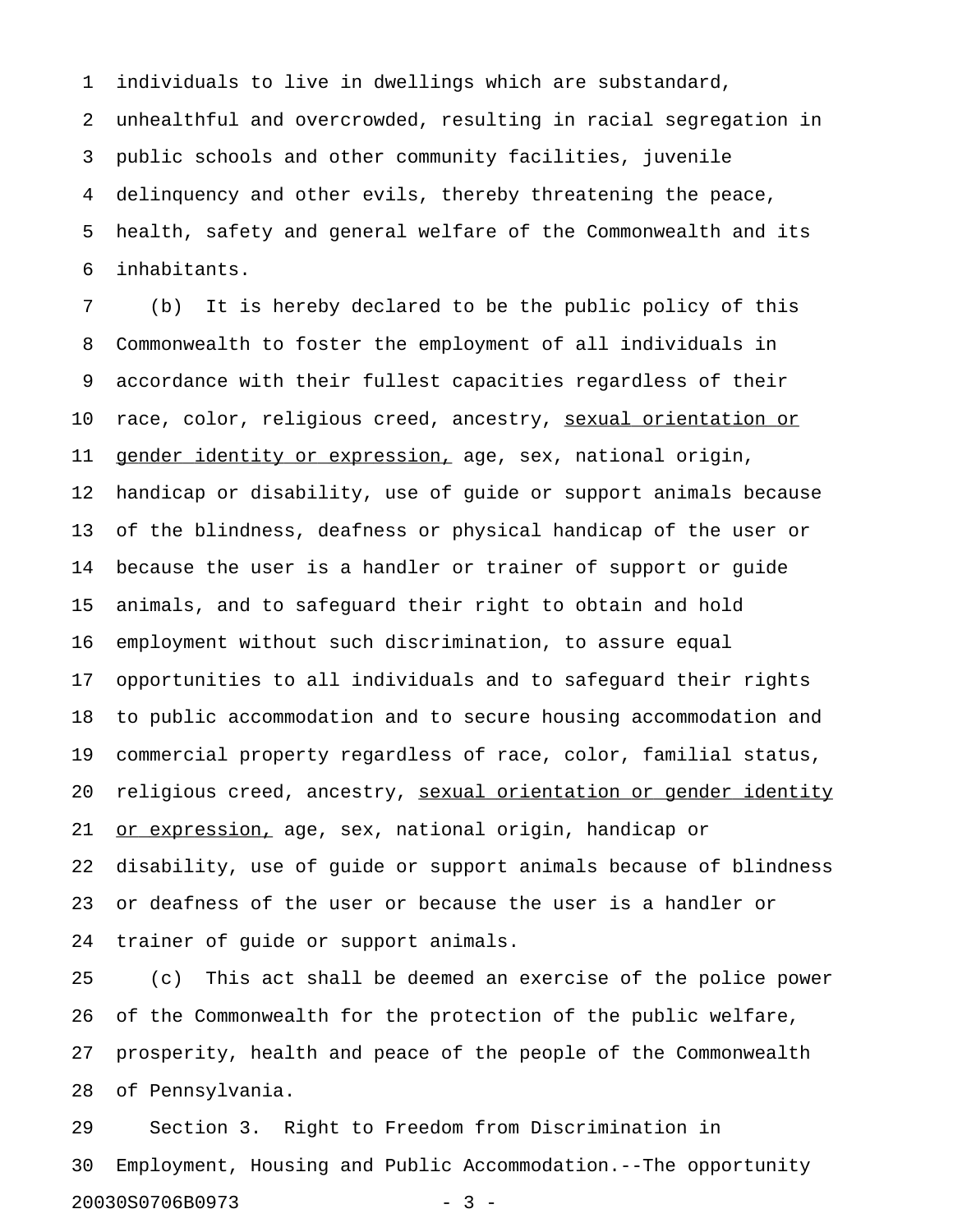1 for an individual to obtain employment for which he is 2 qualified, and to obtain all the accommodations, advantages, 3 facilities and privileges of any public accommodation and of any 4 housing accommodation and commercial property without 5 discrimination because of race, color, familial status, 6 religious creed, ancestry, sexual orientation or gender identity 7 or expression, handicap or disability, age, sex, national 8 origin, the use of a guide or support animal because of the 9 blindness, deafness or physical handicap of the user or because 10 the user is a handler or trainer of support or guide animals is 11 hereby recognized as and declared to be a civil right which 12 shall be enforceable as set forth in this act.

13 Section 2. Section 4(b) of the act, amended December 20, 14 1991 (P.L.414, No.51), is amended and the section is amended by 15 adding clauses to read:

16 Section 4. Definitions.--As used in this act unless a 17 different meaning clearly appears from the context:

18 \* \* \*

19 (b) The term "employer" includes the Commonwealth or any 20 political subdivision or board, department, commission or school 21 district thereof and any person employing four or more persons 22 within the Commonwealth, but except as hereinafter provided, 23 does not include religious, fraternal, charitable or sectarian 24 corporations or associations, except such corporations or 25 associations supported, in whole or in part, by governmental 26 appropriations. The term "employer" with respect to 27 discriminatory practices based on race, color, age, sex, 28 national origin, sexual orientation or gender identity or 29 expression or non-job related handicap or disability, includes 30 religious, fraternal, charitable and sectarian corporations and 20030S0706B0973 - 4 -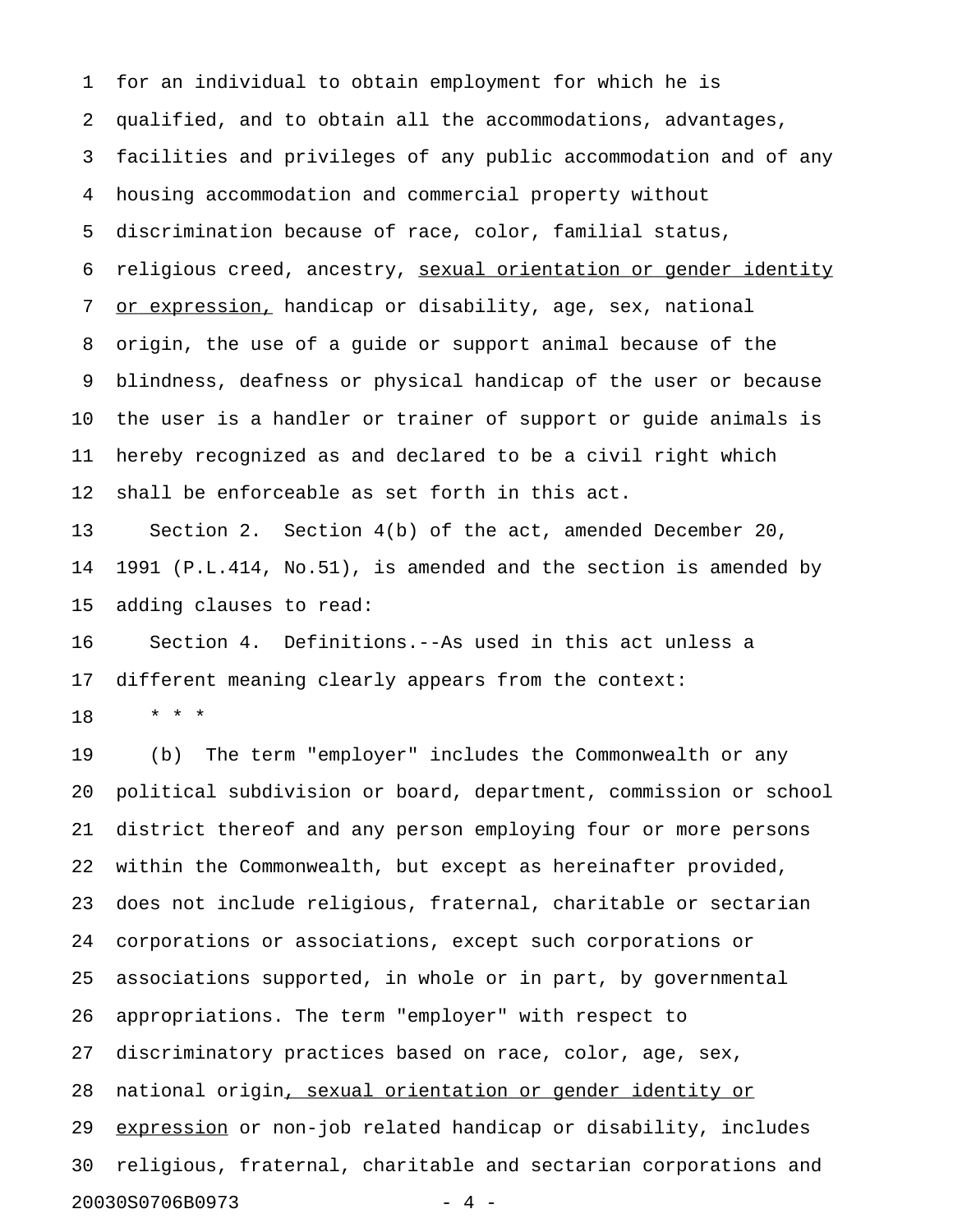1 associations employing four or more persons within the

2 Commonwealth.

 $3 * * * *$ 

4 (bb) The term "sexual orientation" means actual or perceived 5 heterosexuality, homosexuality or bisexuality.

6 (cc) The term "gender identity or expression" means actual 7 or perceived gender identity, appearance, behavior, expression 8 or physical characteristics whether or not associated with an 9 individual's assigned sex at birth.

10 Section 3. Sections 5(a), (b), (c), (f), (g), (h) and (i) of 11 the act, amended or added December 20, 1991 (P.L.414, No.51), 12 July 12, 1996 (P.L.684, No.117) and June 25, 1997 (P.L.326, 13 No.34), are amended to read:

14 Section 5. Unlawful Discriminatory Practices.--It shall be 15 an unlawful discriminatory practice, unless based upon a bona 16 fide occupational qualification, or in the case of a fraternal 17 corporation or association, unless based upon membership in such 18 association or corporation, or except where based upon 19 applicable security regulations established by the United States 20 or the Commonwealth of Pennsylvania:

21 (a) For any employer because of the race, color, religious 22 creed, ancestry, sexual orientation or gender identity or 23 expression, age, sex, national origin or non-job related 24 handicap or disability or the use of a guide or support animal 25 because of the blindness, deafness or physical handicap of any 26 individual or independent contractor, to refuse to hire or 27 employ or contract with, or to bar or to discharge from 28 employment such individual or independent contractor, or to 29 otherwise discriminate against such individual or independent 30 contractor with respect to compensation, hire, tenure, terms, 20030S0706B0973 - 5 -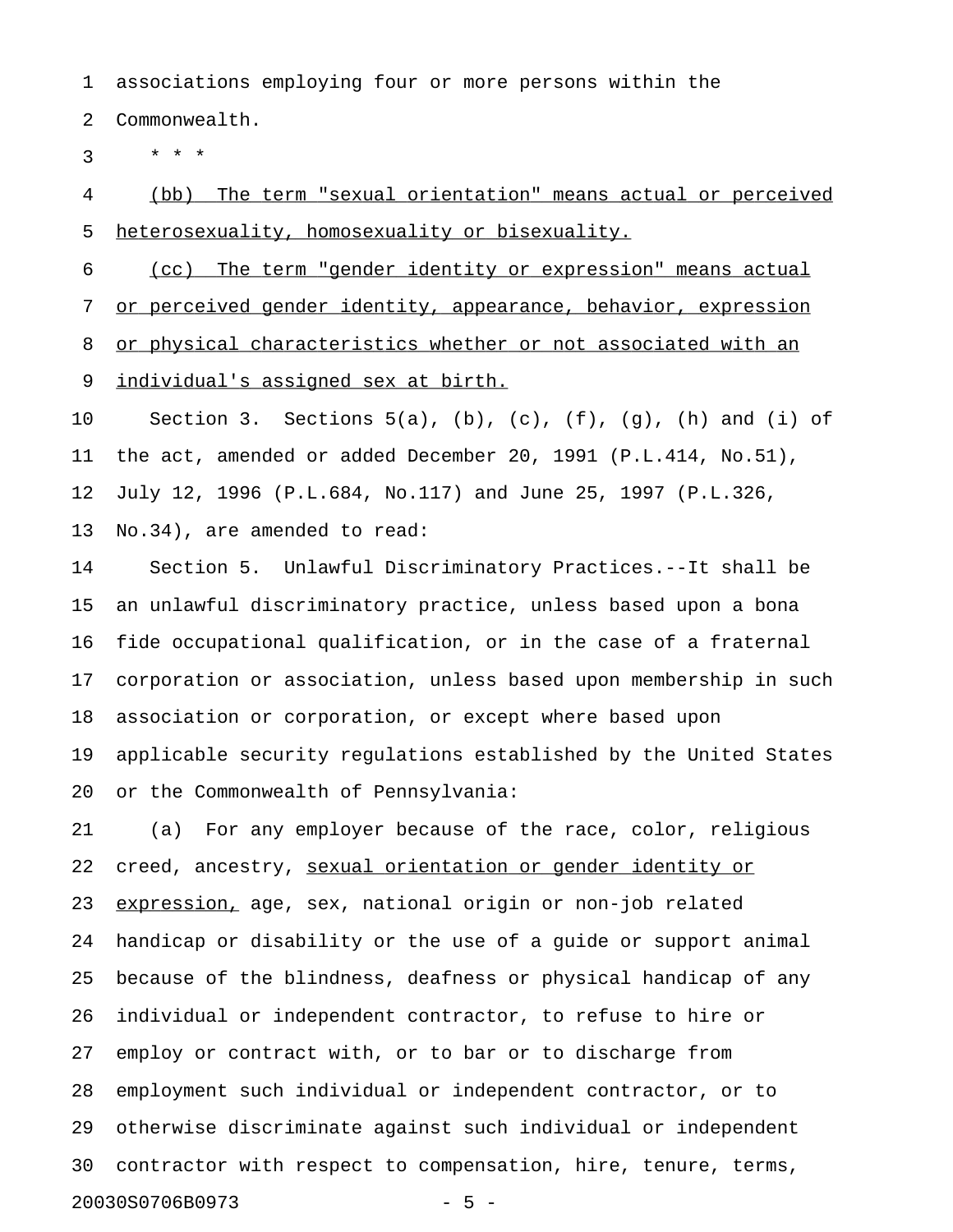1 conditions or privileges of employment or contract, if the 2 individual or independent contractor is the best able and most 3 competent to perform the services required. The provision of 4 this paragraph shall not apply, to (1) operation of the terms or 5 conditions of any bona fide retirement or pension plan which 6 have the effect of a minimum service requirement, (2) operation 7 of the terms or conditions of any bona fide group or employe 8 insurance plan, (3) age limitations placed upon entry into bona 9 fide apprenticeship programs of two years or more approved by 10 the State Apprenticeship and Training Council of the Department 11 of Labor and Industry, established by the act of July 14, 1961 12 (P.L.604, No.304), known as "The Apprenticeship and Training 13 Act." Notwithstanding any provision of this clause, it shall not 14 be an unlawful employment practice for a religious corporation 15 or association to hire or employ on the basis of sex in those 16 certain instances where sex is a bona fide occupational 17 qualification because of the religious beliefs, practices, or 18 observances of the corporation, or association. 19 (b) For any employer, employment agency or labor 20 organization, prior to the employment, contracting with an 21 independent contractor or admission to membership, to: 22 (1) Elicit any information or make or keep a record of or 23 use any form of application or application blank containing 24 questions or entries concerning the race, color, religious 25 creed, ancestry, sexual orientation or gender identity or 26 expression, age, sex, national origin, past handicap or 27 disability or the use of a guide or support animal because of 28 the blindness, deafness or physical handicap of any applicant 29 for employment or membership. Prior to an offer of employment, 30 an employer may not inquire as to whether an individual has a 20030S0706B0973 - 6 -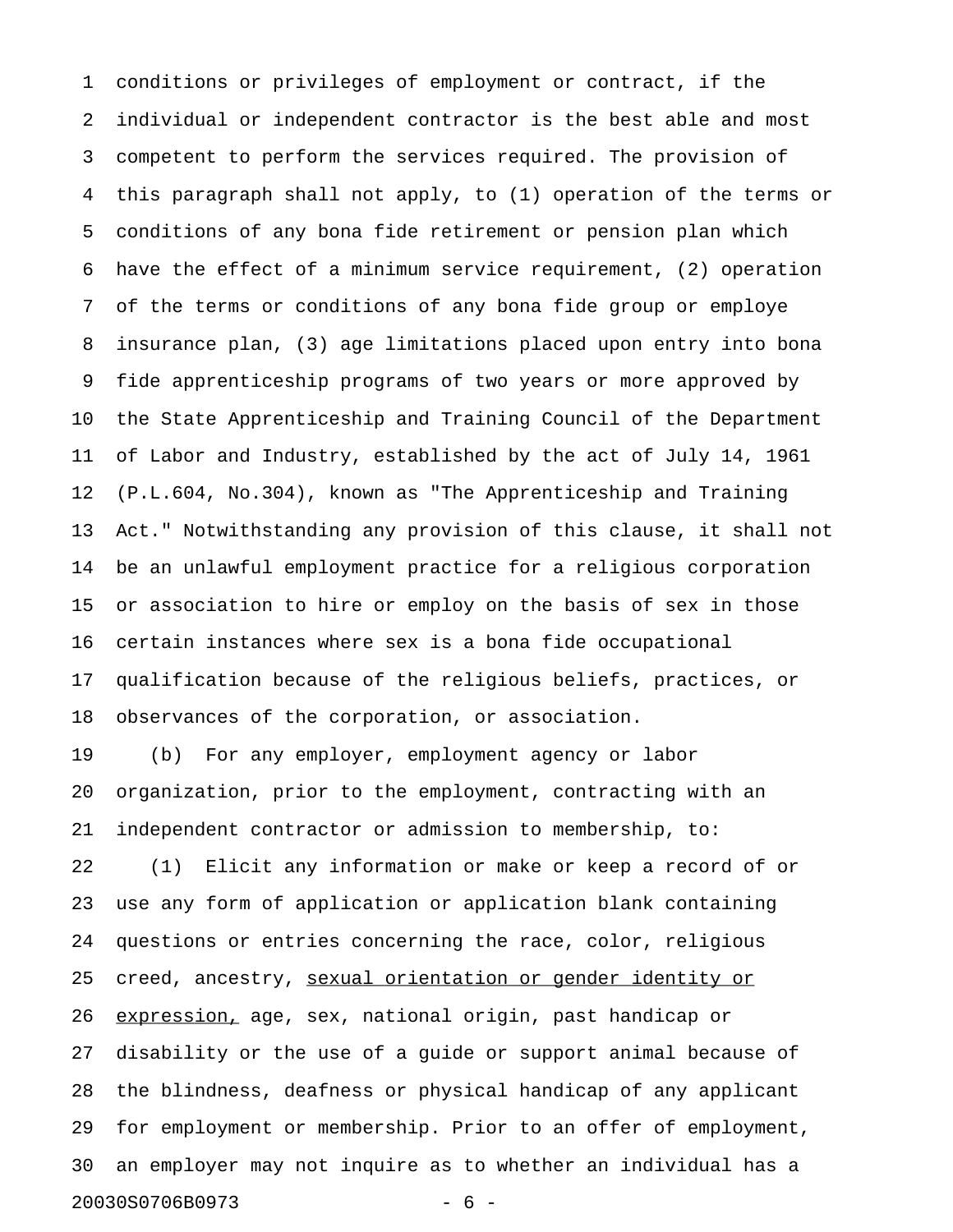1 handicap or disability or as to the severity of such handicap or 2 disability. An employer may inquire as to the individual's 3 ability to perform the essential functions of the employment. 4 (2) Print or publish or cause to be printed or published any 5 notice or advertisement relating to employment or membership 6 indicating any preference, limitation, specification or 7 discrimination based upon race, color, religious creed, 8 ancestry, sexual orientation or gender identity or expression, 9 age, sex, national origin, non-job related handicap or 10 disability or the use of a guide or support animal because of 11 the blindness, deafness or physical handicap of the user. 12 (3) Deny or limit, through a quota system, employment or 13 membership because of race, color, religious creed, ancestry, 14 sexual orientation or gender identity or expression, age, sex, 15 national origin, non-job related handicap or disability, the use 16 of a guide or support animal because of the blindness, deafness 17 or physical handicap of the user or place of birth. 18 (4) Substantially confine or limit recruitment or hiring of

19 individuals, with intent to circumvent the spirit and purpose of 20 this act, to any employment agency, employment service, labor 21 organization, training school or training center or any other 22 employe-referring source which services individuals who are 23 predominantly of the same race, color, religious creed, 24 ancestry, sexual orientation or gender identity or expression, 25 age, sex, national origin or non-job related handicap or 26 disability.

27 (5) Deny employment because of a prior handicap or 28 disability.

29 Nothing in clause (b) of this section shall bar any 30 institution or organization for handicapped or disabled persons 20030S0706B0973 - 7 -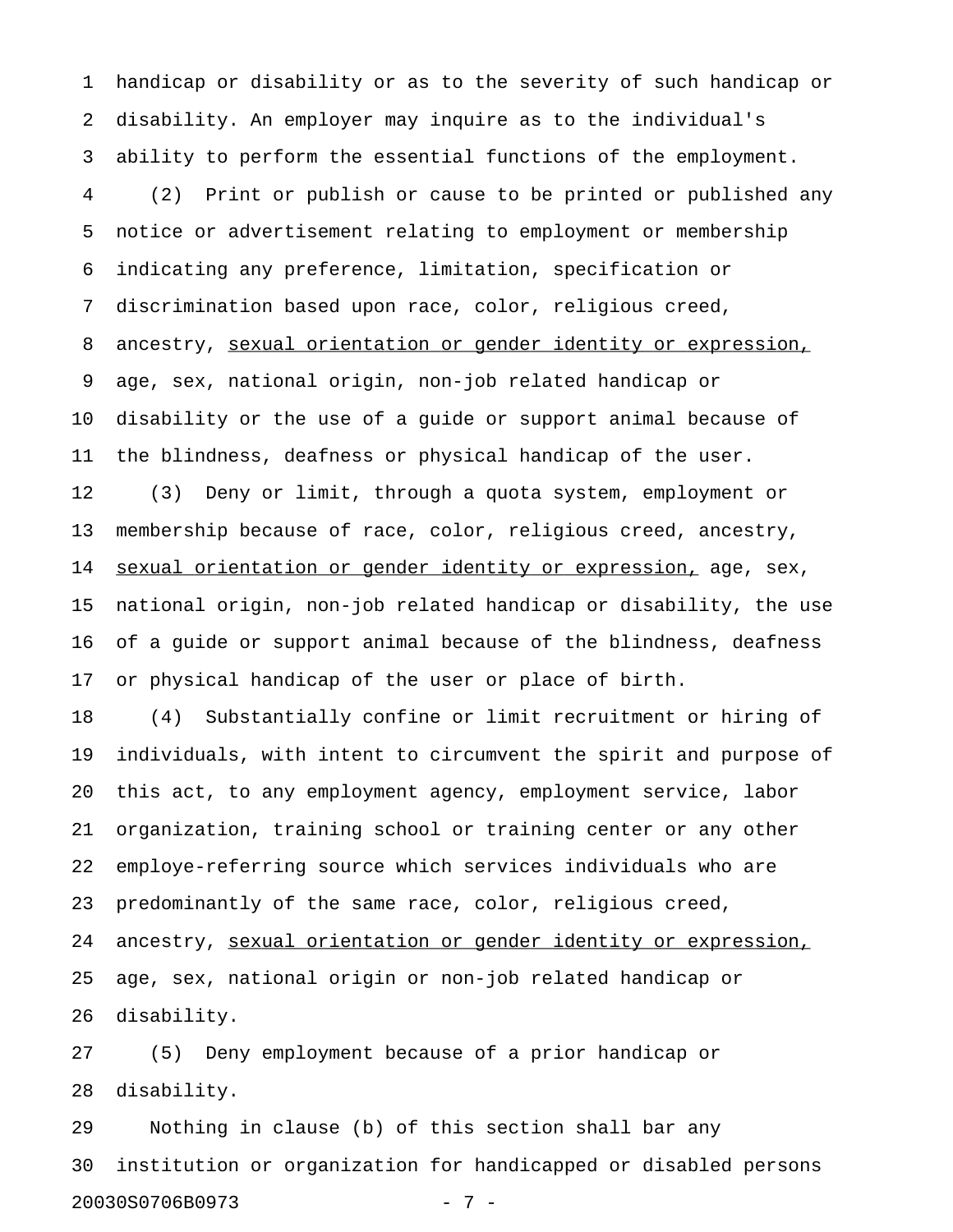1 from limiting or giving preference in employment or membership 2 to handicapped or disabled persons.

3 (c) For any labor organization because of the race, color, 4 religious creed, ancestry, sexual orientation or gender identity 5 or expression, age, sex, national origin, non-job related 6 handicap or disability or the use of a guide or support animal 7 because of the blindness, deafness or physical handicap of any 8 individual to deny full and equal membership rights to any 9 individual or otherwise to discriminate against such individuals 10 with respect to hire, tenure, terms, conditions or privileges of 11 employment or any other matter, directly or indirectly, related 12 to employment.

13 \* \* \*

14 (f) For any employment agency to fail or refuse to classify 15 properly, refer for employment or otherwise to discriminate 16 against any individual because of his race, color, religious 17 creed, ancestry, sexual orientation or gender identity or 18 expression, age, sex, national origin, non-job related handicap 19 or disability or the use of a guide or support animal because of 20 the blindness, deafness or physical handicap of the user. 21 (g) For any individual seeking employment to publish or 22 cause to be published any advertisement which in any manner 23 expresses a limitation or preference as to the race, color, 24 religious creed, ancestry, sexual orientation or gender identity 25 <u>or expression,</u> age, sex, national origin, non-job related 26 handicap or disability or the use of a guide or support animal 27 because of the blindness, deafness or physical handicap of any 28 prospective employer.

29 (h) For any person to:

30 (1) Refuse to sell, lease, finance or otherwise to deny or 20030S0706B0973 - 8 -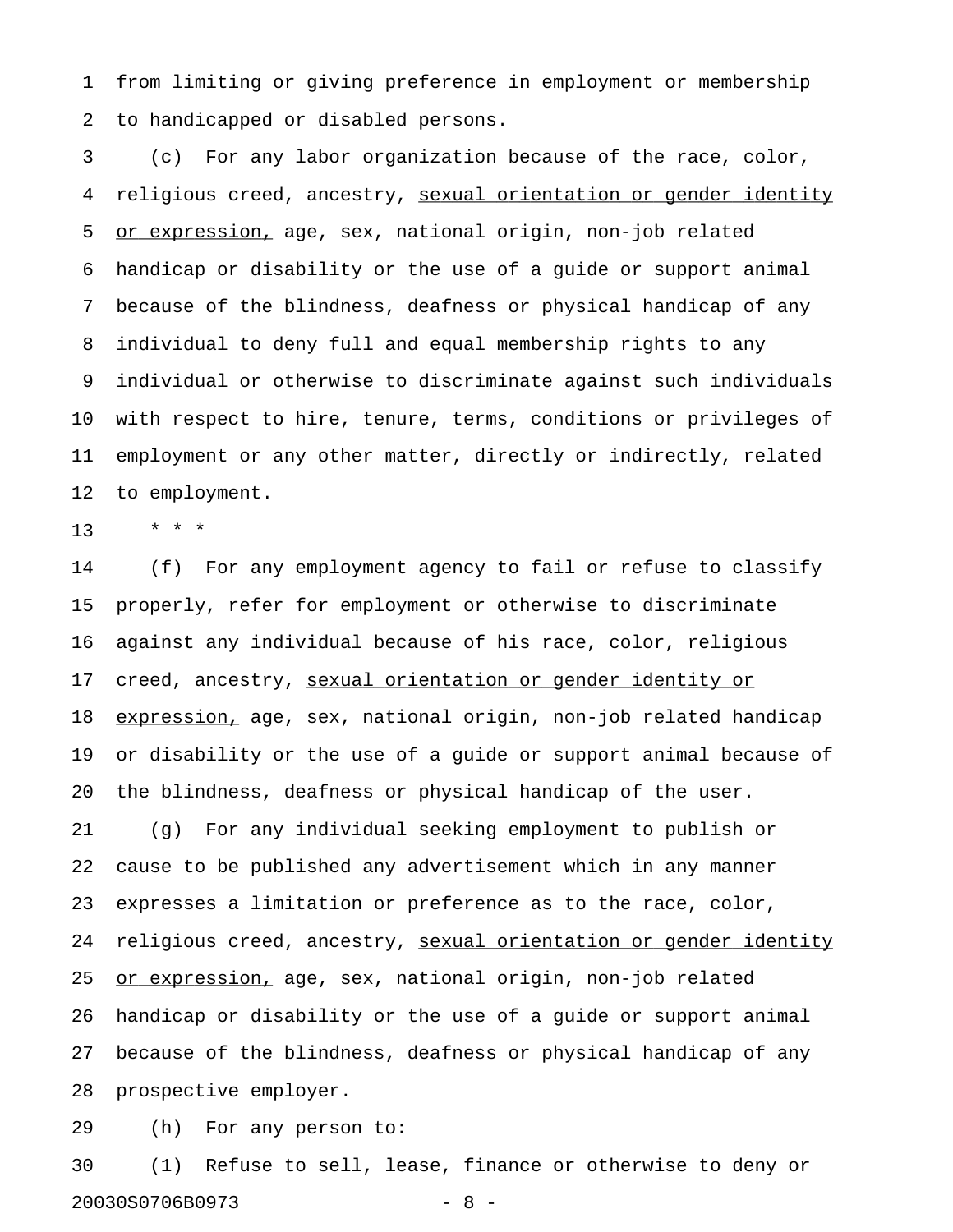1 withhold any housing accommodation or commercial property from 2 any person because of the race, color, familial status, age, 3 religious creed, ancestry, sexual orientation or gender identity 4 or expressions, sex, national origin or handicap or disability 5 of any person, prospective owner, occupant or user of such 6 housing accommodation or commercial property, or to refuse to 7 lease any housing accommodation or commercial property to any 8 person due to use of a guide animal because of the blindness or 9 deafness of the user, use of a support animal because of a 10 physical handicap of the user or because the user is a handler 11 or trainer of support or guide animals or because of the 12 handicap or disability of an individual with whom the person is 13 known to have a relationship or association.

14 (1.1) Evict or attempt to evict an occupant of any housing 15 accommodation before the end of the term of a lease because of 16 pregnancy or the birth of a child.

17 (2) Refuse to lend money, whether or not secured by mortgage 18 or otherwise for the acquisition, construction, rehabilitation, 19 repair or maintenance of any housing accommodation or commercial 20 property or otherwise withhold financing of any housing 21 accommodation or commercial property from any person because of 22 the race, color, familial status, age, religious creed, 23 ancestry, sexual orientation or gender identity or expression, 24 sex, national origin, handicap or disability of any person, the 25 use of a guide or support animal because of the blindness, 26 deafness or physical handicap of the user or because the user is 27 a handler or trainer of support or guide animals or because of 28 the handicap or disability of an individual with whom the person 29 is known to have a relationship or association.

30 (3) Discriminate against any person in the terms or 20030S0706B0973 - 9 -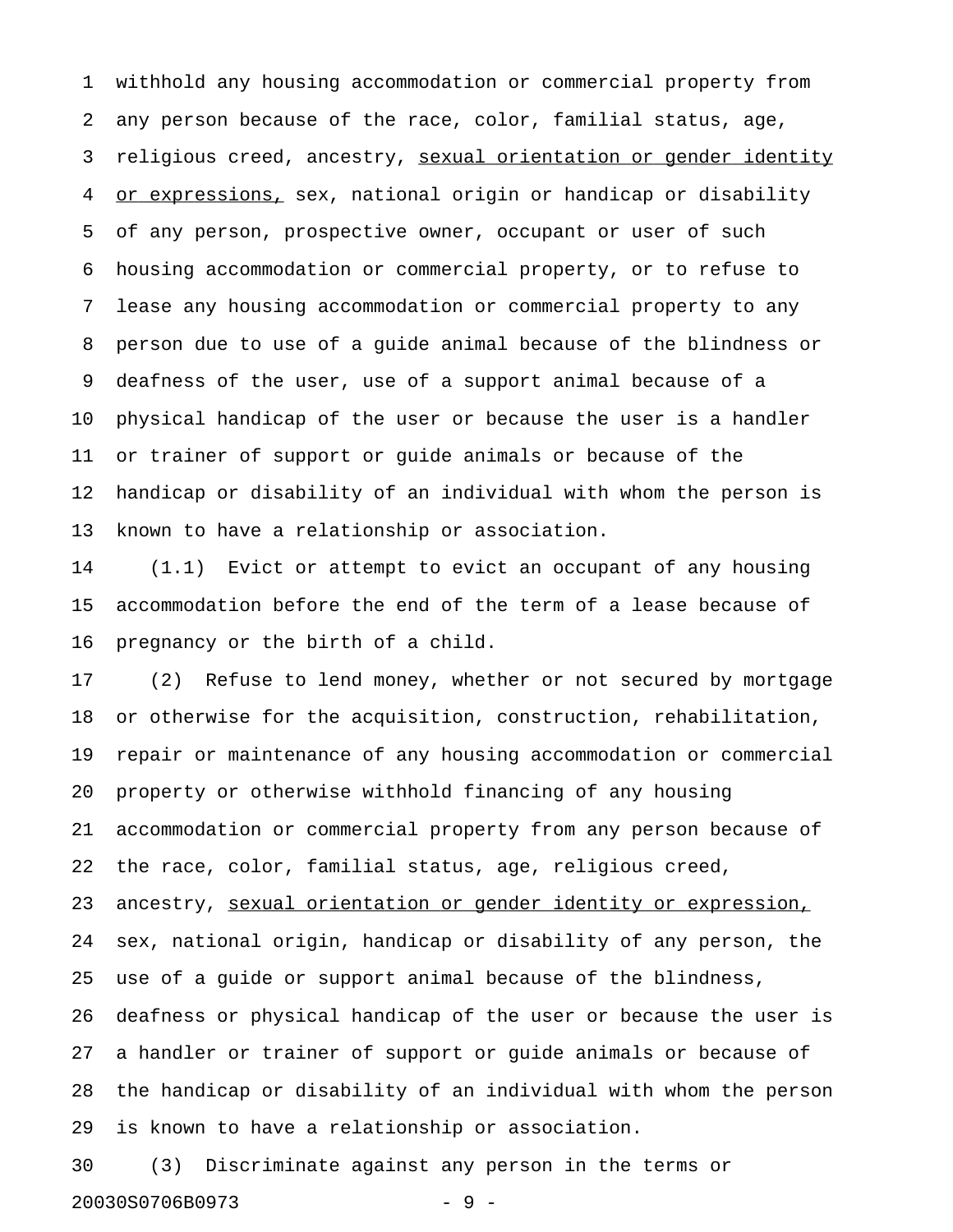1 conditions of selling or leasing any housing accommodation or 2 commercial property or in furnishing facilities, services or 3 privileges in connection with the ownership, occupancy or use of 4 any housing accommodation or commercial property because of the 5 race, color, familial status, age, religious creed, ancestry, 6 sexual orientation or gender identity or expression, sex, 7 national origin, handicap or disability of any person, the use 8 of a guide or support animal because of the blindness, deafness 9 or physical handicap of the user or because the user is a 10 handler or trainer of support or guide animals or because of the 11 handicap or disability of an individual with whom the person is 12 known to have a relationship or association.

13 (3.1) Refuse to permit, at the expense of a person with a 14 handicap, reasonable modifications of existing premises occupied 15 or to be occupied by such person if such modifications may be 16 necessary to afford such person full enjoyment of the premises, 17 except that, in the case of a rental, the landlord may, where it 18 is reasonable to do so, grant permission for a modification if 19 the renter agrees to restore the interior of the premises to the 20 condition that existed before the modification, with reasonable 21 wear and tear excepted.

22 (3.2) Refuse to make reasonable accommodations in rules, 23 policies, practices or services when such accommodations may be 24 necessary to afford such person equal opportunity to use and 25 enjoy a housing accommodation.

26 (4) Discriminate against any person in the terms or 27 conditions of any loan of money, whether or not secured by 28 mortgage or otherwise for the acquisition, construction, 29 rehabilitation, repair or maintenance of housing accommodation 30 or commercial property because of the race, color, familial 20030S0706B0973 - 10 -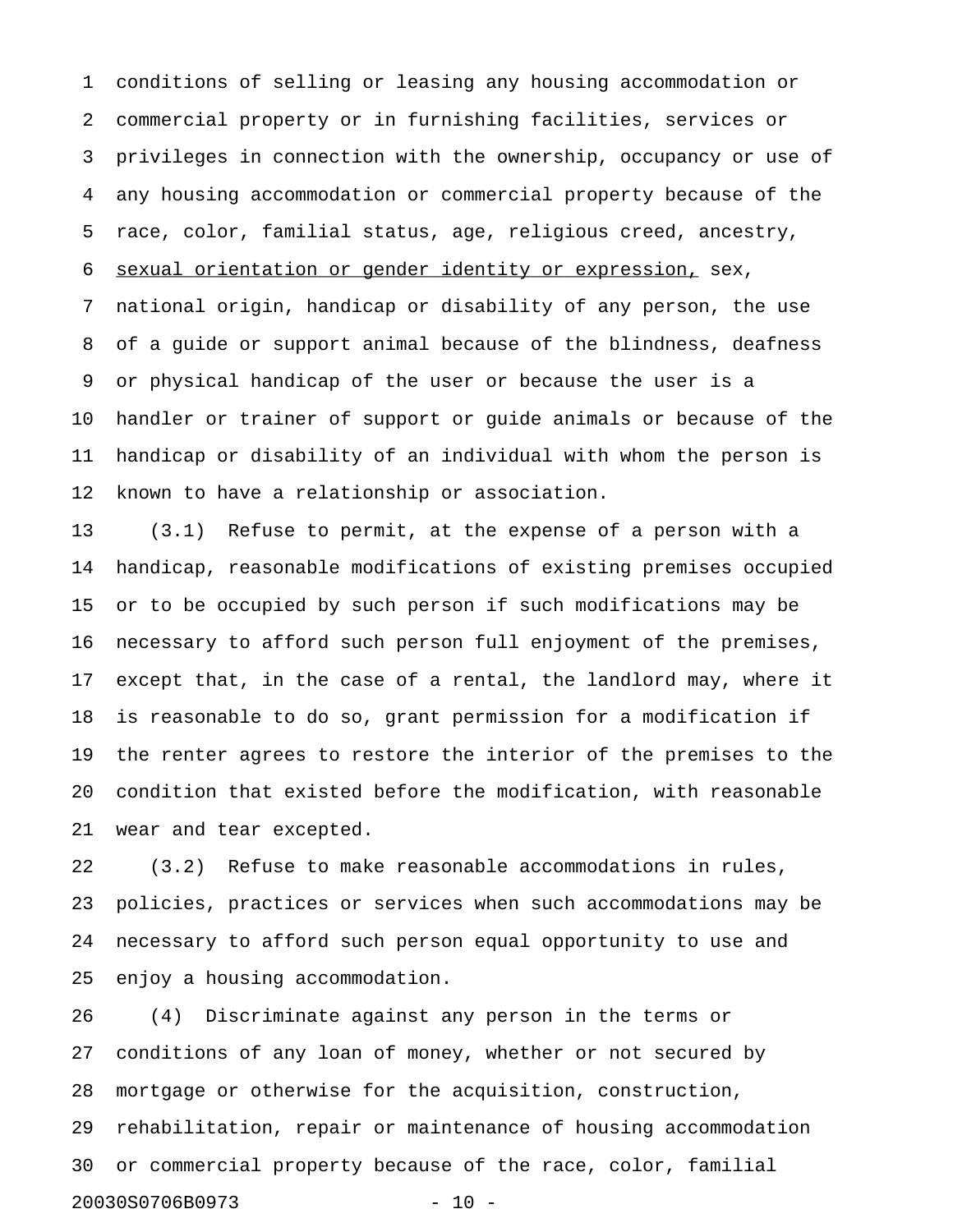1 status, age, religious creed, ancestry, sexual orientation or 2 gender identity or expression, sex, national origin or handicap 3 or disability of any person, the use of a guide or support 4 animal because of the blindness, deafness or physical handicap 5 of the user or because the user is a handler or trainer of guide 6 or support animals or because of the handicap or disability of 7 an individual with whom the person is known to have a 8 relationship or association.

9 (5) Print, publish or circulate any statement or 10 advertisement: (i) relating to the sale, lease or acquisition of 11 any housing accommodation or commercial property or the loan of 12 money, whether or not secured by mortgage, or otherwise for the 13 acquisition, construction, rehabilitation, repair or maintenance 14 of any housing accommodation or commercial property which 15 indicates any preference, limitation, specification, or 16 discrimination based upon race, color, familial status, age, 17 religious creed, ancestry, sexual orientation or gender identity 18 or expression, sex, national origin, handicap or disability or 19 because of the handicap or disability of an individual with whom 20 the person is known to have a relationship or association, or 21 (ii) relating to the sale, lease or acquisition of any housing 22 accommodation or commercial property which indicates any 23 preference, limitation, specification or discrimination based 24 upon use of a guide or support animal because of the blindness, 25 deafness or physical handicap of the user or because the user is 26 a handler or trainer of support or guide animals.

27 (6) Make any inquiry, elicit any information, make or keep 28 any record or use any form of application, containing questions 29 or entries concerning race, color, familial status, age, 30 religious creed, ancestry, sexual orientation or gender identity 20030S0706B0973 - 11 -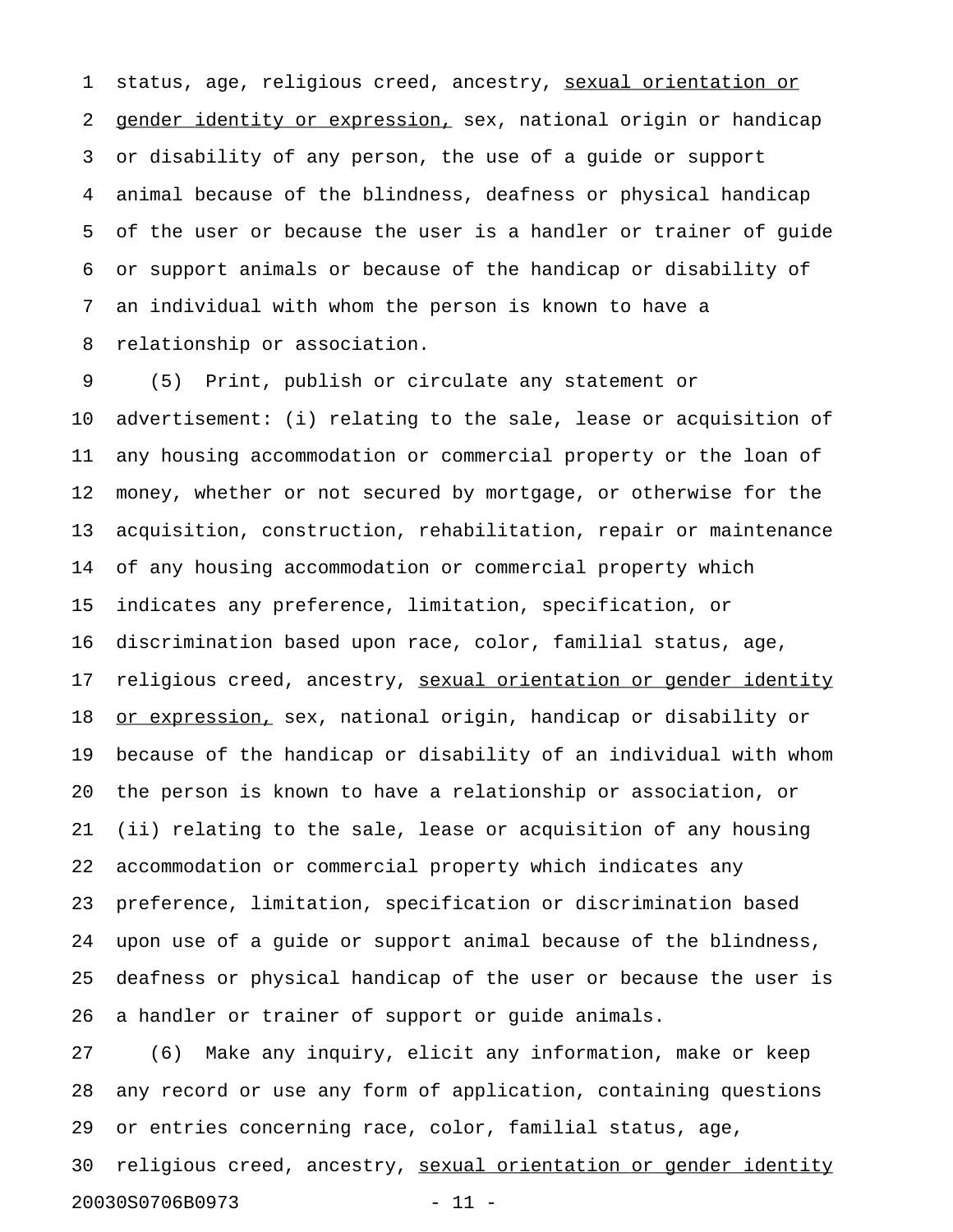1 or expression, sex, national origin, handicap or disability or 2 because of the handicap or disability of an individual with whom 3 the person is known to have a relationship or association in 4 connection with the sale or lease of any housing accommodation 5 or commercial property or loan of any money, whether or not 6 secured by mortgage or otherwise for the acquisition, 7 construction, rehabilitation, repair or maintenance of any 8 housing accommodation or commercial property, or to make any 9 inquiry, elicit any information, make or keep any record or use 10 any form of application, containing questions or entries 11 concerning the use of a guide or support animal because of the 12 blindness, deafness or physical handicap of the user or because 13 the user is a handler or trainer of support or guide animals, in 14 connection with the lease of any housing accommodation or 15 commercial property.

16 (7) Construct, operate, offer for sale, lease or rent or 17 otherwise make available housing or commercial property which is 18 not accessible.

19 (8) Discriminate in real estate-related transactions, as 20 described by and subject to the following:

21 (i) It shall be unlawful for any person or other entity 22 whose business includes engaging in real estate-related 23 transactions to discriminate against any person in making 24 available such a transaction or in the terms or conditions of 25 such a transaction because of race, color, religious creed, 26 ancestry, sexual orientation or gender identity or expression, 27 national origin, sex, age, handicap or disability, use of a 28 guide or support animal because of a physical handicap or 29 because the user is a handler or trainer of guide or support 30 animals or familial status.

20030S0706B0973 - 12 -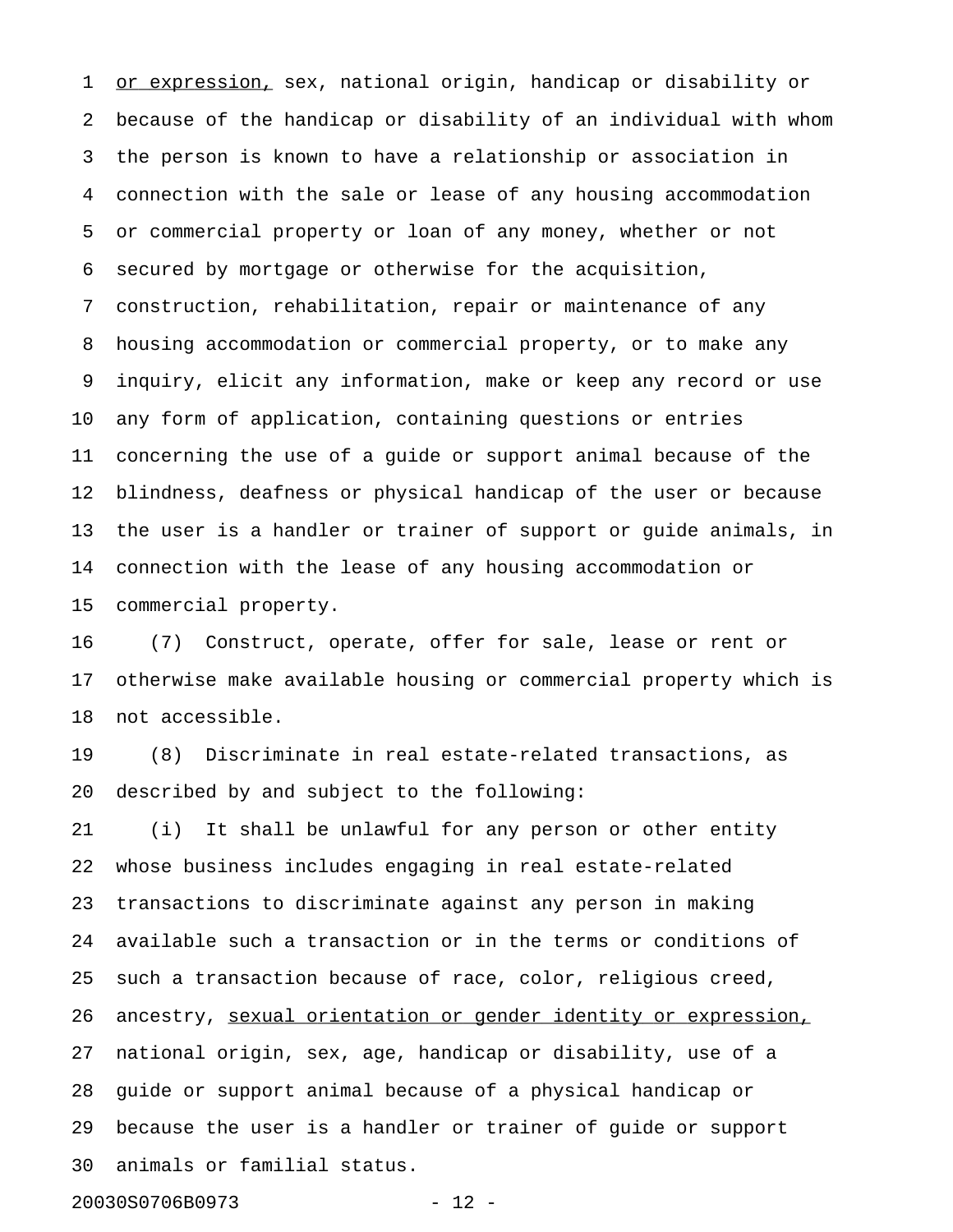1 (ii) Nothing in this act prohibits a person engaged in the 2 business of furnishing appraisals of real property to take into 3 consideration factors other than race, color, religious creed, 4 ancestry, sexual orientation or gender identity or expression, 5 national origin, sex, age, handicap or disability, use of a 6 guide or support animal because of a physical handicap or 7 because the user is a handler or trainer of guide or support 8 animals or familial status.

9 (9) Nothing in this clause, regarding age or familial 10 status, shall apply with respect to housing for older persons. A 11 person shall not be held personally liable for monetary damages 12 for a violation of this act if the person reasonably relied, in 13 good faith, on the application of the exemption of this 14 subclause. A person may only prove good faith reliance on the 15 application of the exemption of this subclause by proving that 16 at the time of the act complained of all of the following 17 applied:

18 (i) The person had no actual knowledge that the housing was 19 not eligible for exemption under this subclause.

20 (ii) The owner or manager of the housing had stated 21 formally, in writing, that the housing complied with the 22 requirements for exemption under this subclause.

23 (10) Nothing in this clause shall bar any religious or 24 denominational institution or organization or any charitable or 25 educational organization which is operated, supervised or 26 controlled by or in connection with a religious organization or 27 any bona fide private or fraternal organization from giving 28 preference to persons of the same religion or denomination or to 29 members of such private or fraternal organization or from making 30 such selection as is calculated by such organization to promote 20030S0706B0973 - 13 -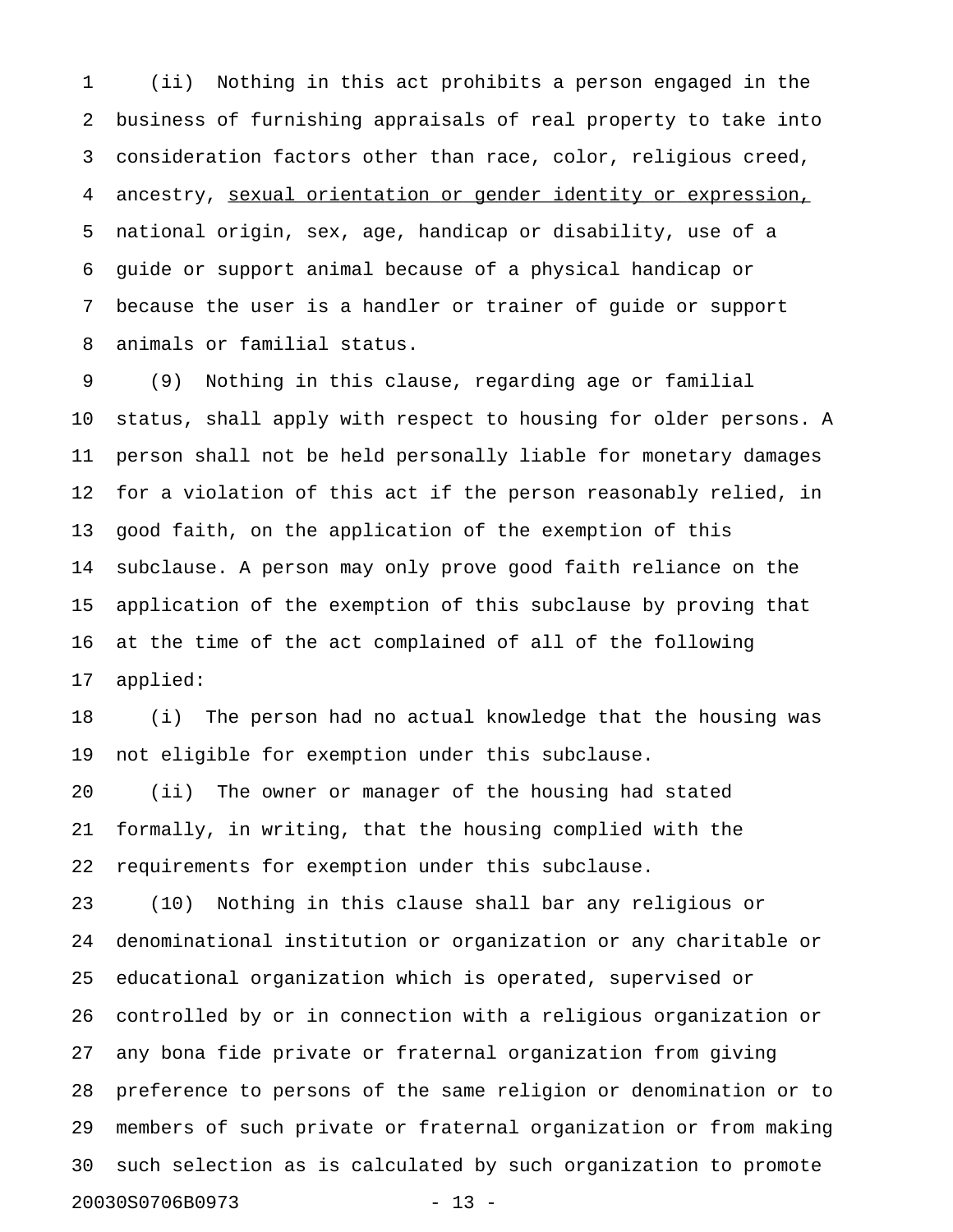1 the religious principles or the aims, purposes or fraternal 2 principles for which it is established or maintained. Nor shall 3 it apply to the rental of rooms in a landlord-occupied rooming 4 house with a common entrance, nor with respect to discrimination 5 based on sex, the advertising, rental or leasing of housing 6 accommodations in a single-sex dormitory or rooms in one's 7 personal residence in which common living areas are shared. 8 (11) Nothing in this act limits the applicability of the 9 Fair Housing Act and reasonable State or local restrictions on 10 the maximum number of occupants permitted to occupy a dwelling 11 or a reasonable restriction relating to health or safety 12 standards or business necessity. Owners and managers of 13 dwellings may develop and implement reasonable occupancy and 14 safety standards based on factors such as the number and size of 15 sleeping areas or bedrooms and the overall size of a dwelling 16 unit so long as the standards do not violate the Fair Housing 17 Act or State or local restrictions.

18 (i) For any person being the owner, lessee, proprietor, 19 manager, superintendent, agent or employe of any public 20 accommodation, resort or amusement to:

21 (1) Refuse, withhold from, or deny to any person because of 22 his race, color, sex, religious creed, ancestry, sexual 23 orientation or gender identity or expression, national origin, 24 or handicap or disability, or to any person due to use of a 25 guide or support animal because of the blindness, deafness or 26 physical handicap of the user or because the user is a handler 27 or trainer of support or guide animals, either directly or 28 indirectly, any of the accommodations, advantages, facilities or 29 privileges of such public accommodation, resort or amusement. 30 (2) Publish, circulate, issue, display, post or mail, either 20030S0706B0973 - 14 -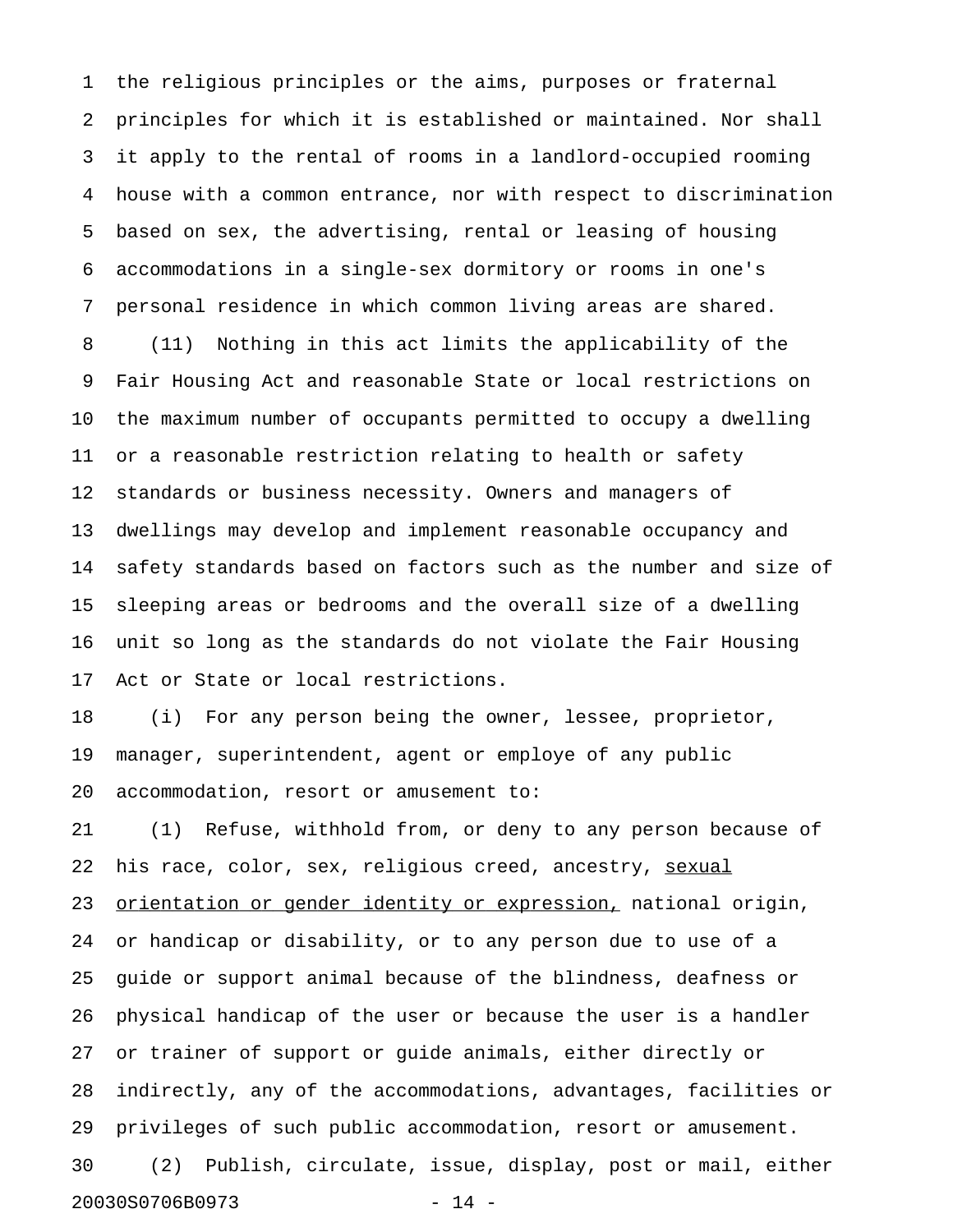1 directly or indirectly, any written or printed communication, 2 notice or advertisement to the effect that any of the 3 accommodations, advantages, facilities and privileges of any 4 such place shall be refused, withheld from or denied to any 5 person on account of race, color, religious creed, sex, 6 ancestry, sexual orientation or gender identity or expression, 7 national origin or handicap or disability, or to any person due 8 to use of a guide or support animal because of the blindness, 9 deafness or physical handicap of the user, or because the user 10 is a handler or trainer of support or guide animals, or that the 11 patronage or custom thereat of any person, belonging to or 12 purporting to be of any particular race, color, religious creed, 13 sex, ancestry, sexual orientation or gender identity or 14 expression, national origin or handicap or disability, or to any 15 person due to use of a guide or support animal because of the 16 blindness, deafness or physical handicap of the user or because 17 the user is a handler or trainer of support or guide animals, is 18 unwelcome, objectionable or not acceptable, desired or 19 solicited.

20 (3) Exclude or otherwise deny equal goods, services, 21 facilities, privileges, advantages, accommodations or other 22 opportunities to a person because of the handicap or disability 23 of an individual with whom the person is known to have a 24 relationship or association.

25 (4) Construct, operate or otherwise make available such 26 place of public accommodation, resort or amusement which is not 27 accessible.

28 \* \* \*

29 Section 4. Sections 5.3, 7(i), (j), (k), 8, 9(f), (f.1) and 30 (f.2) and 12 of the act, amended December 20, 1991 (P.L.414, 20030S0706B0973 - 15 -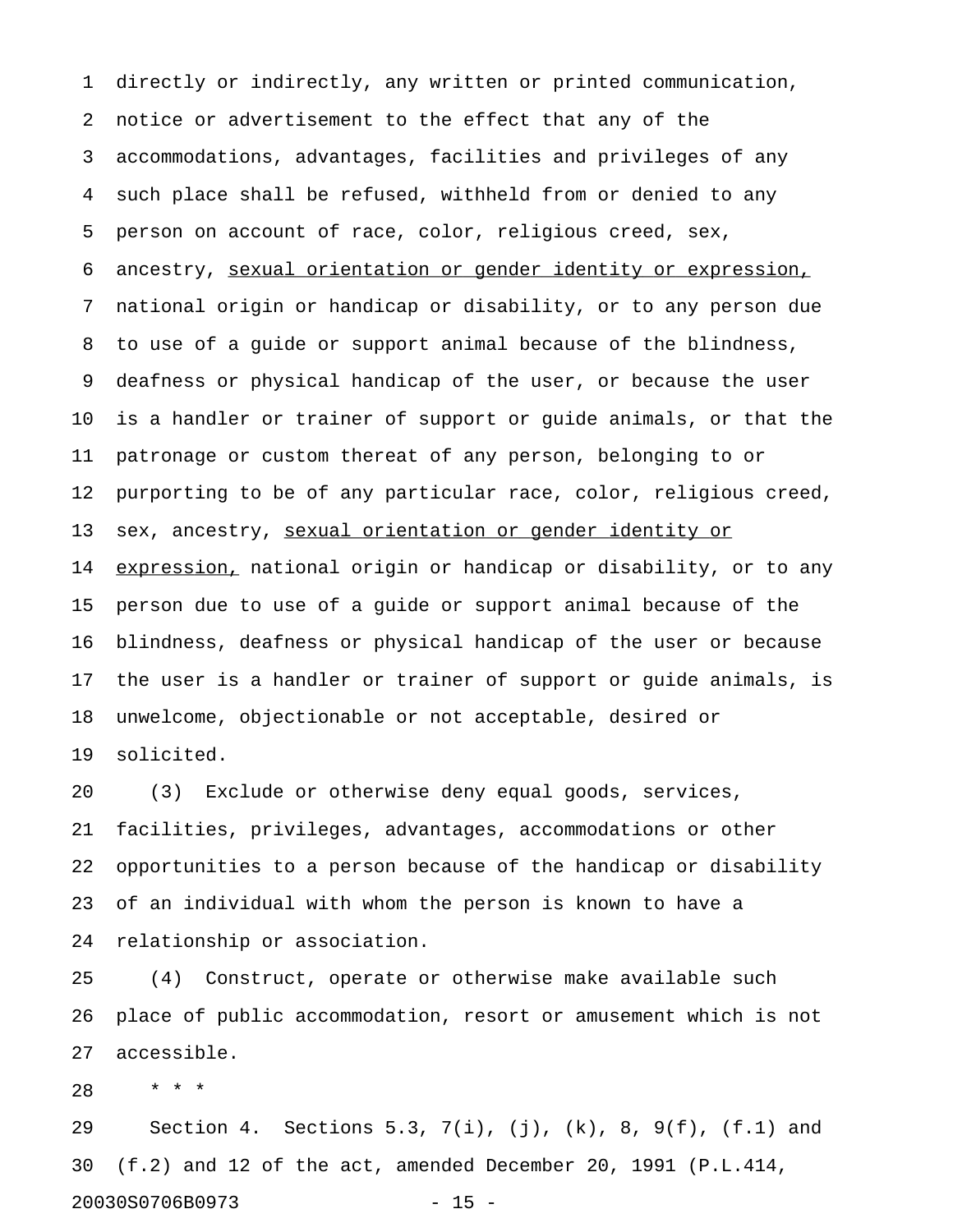1 No.51), are amended to read:

2 Section 5.3. Prohibition of Certain Real Estate Practices.-- 3 It shall be an unlawful discriminatory practice for any person 4 to:

5 (a) Induce, solicit or attempt to induce or solicit for 6 commercial profit any listing, sale or transaction involving any 7 housing accommodation or commercial property by representing 8 that such housing accommodation or commercial property is within 9 any neighborhood, community or area adjacent to any other area 10 in which there reside, or do not reside, persons of a particular 11 race, color, familial status, age, religious creed, ancestry, 12 sexual orientation or gender identity or expression, sex, 13 national origin, handicap or disability, or who are guide or 14 support animal dependent.

15 (b) Discourage, or attempt to discourage, for commercial 16 profit, the purchase or lease of any housing accommodation or 17 commercial property by representing that such housing 18 accommodation or commercial property is within any neighborhood, 19 community or area adjacent to any other area in which there 20 reside, or may in the future reside in increased or decreased 21 numbers, persons of a particular race, color, familial status, 22 age, religious creed, ancestry, sexual orientation or gender 23 identity or expression, sex, national origin, handicap or 24 disability, or who are guide or support animal dependent. 25 (c) Misrepresent, create or distort a circumstance,

26 condition or incident for the purpose of fostering the 27 impression or belief, on the part of any owner, occupant or 28 prospective owner or occupant of any housing accommodation or 29 commercial property, that such housing accommodation or 30 commercial property is within any neighborhood, community or 20030S0706B0973 - 16 -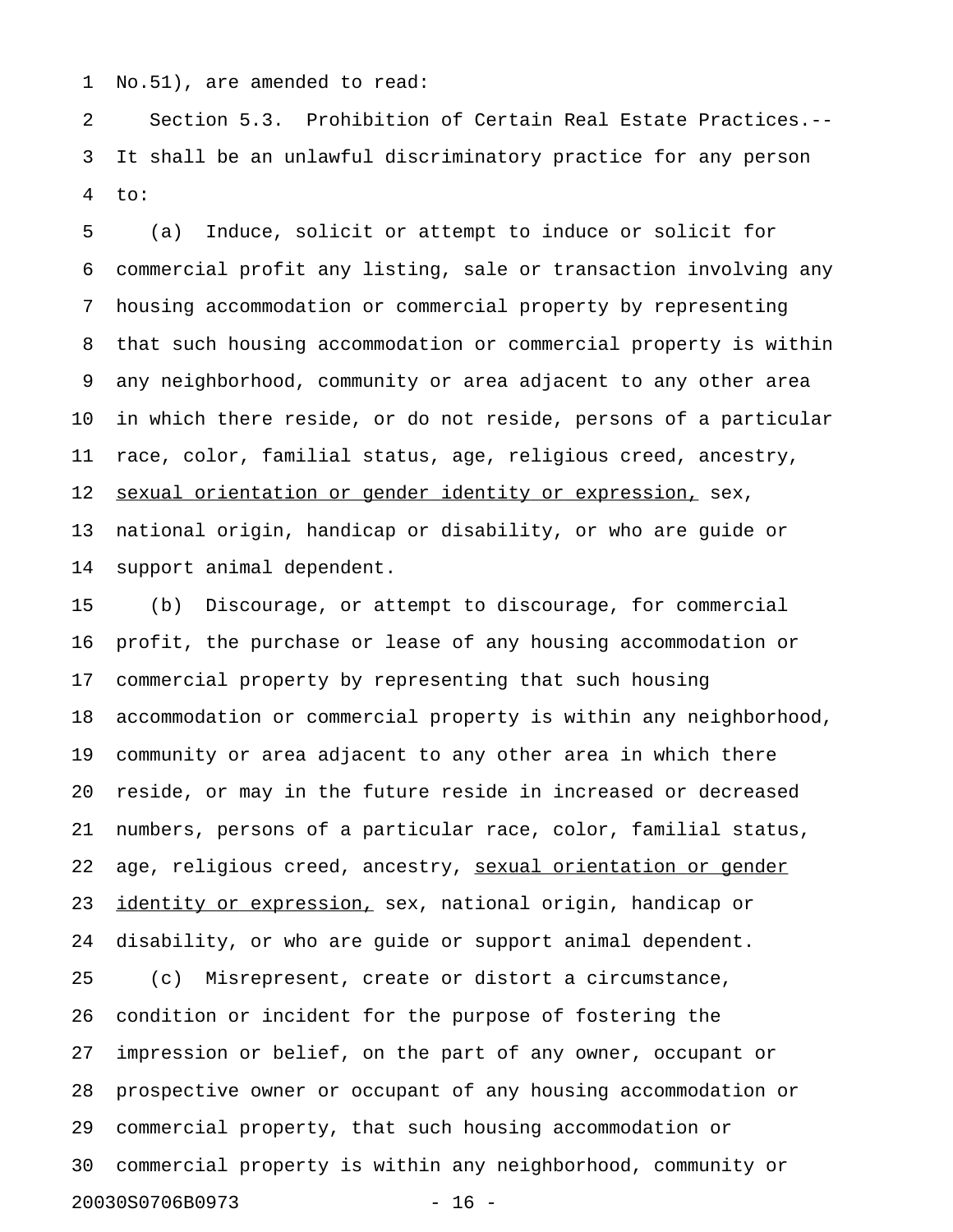1 area adjacent to any other area which would be adversely 2 impacted by the residence, or future increased or decreased 3 residence, of persons of a particular race, color, familial 4 status, age, religious creed, ancestry, sexual orientation or 5 gender identity or expression, sex, national origin, handicap or 6 disability, or who are guide or support animal dependent within 7 such neighborhood, community or area.

8 (d) In any way misrepresent or otherwise misadvertise within 9 a neighborhood or community, whether or not in writing, that any 10 housing accommodation or commercial property within such 11 neighborhood or community is available for inspection, sale, 12 lease, sublease or other transfer, in any context where such 13 misrepresentation or misadvertising would have the effect of 14 fostering an impression or belief that there has been or will be 15 an increase in real estate activity within such neighborhood or 16 community due to the residence, or anticipated increased or 17 decreased residence, of persons of a particular race, color, 18 familial status, age, religious creed, ancestry, sexual 19 orientation or gender identity or expression, sex, national 20 origin, handicap or disability, or the use of a guide or support 21 animal because of the blindness, deafness or physical handicap 22 of the user.

23 Section 7. Powers and Duties of the Commission.--The 24 Commission shall have the following powers and duties:  $25 + * * *$ 

26 (i) To create such advisory agencies and conciliation 27 councils, local or state-wide, as will aid in effectuating the 28 purposes of this act. The Commission may itself or it may 29 empower these agencies and councils to (1) study the problems of 30 discrimination in all or specific fields of human relationships 20030S0706B0973 - 17 -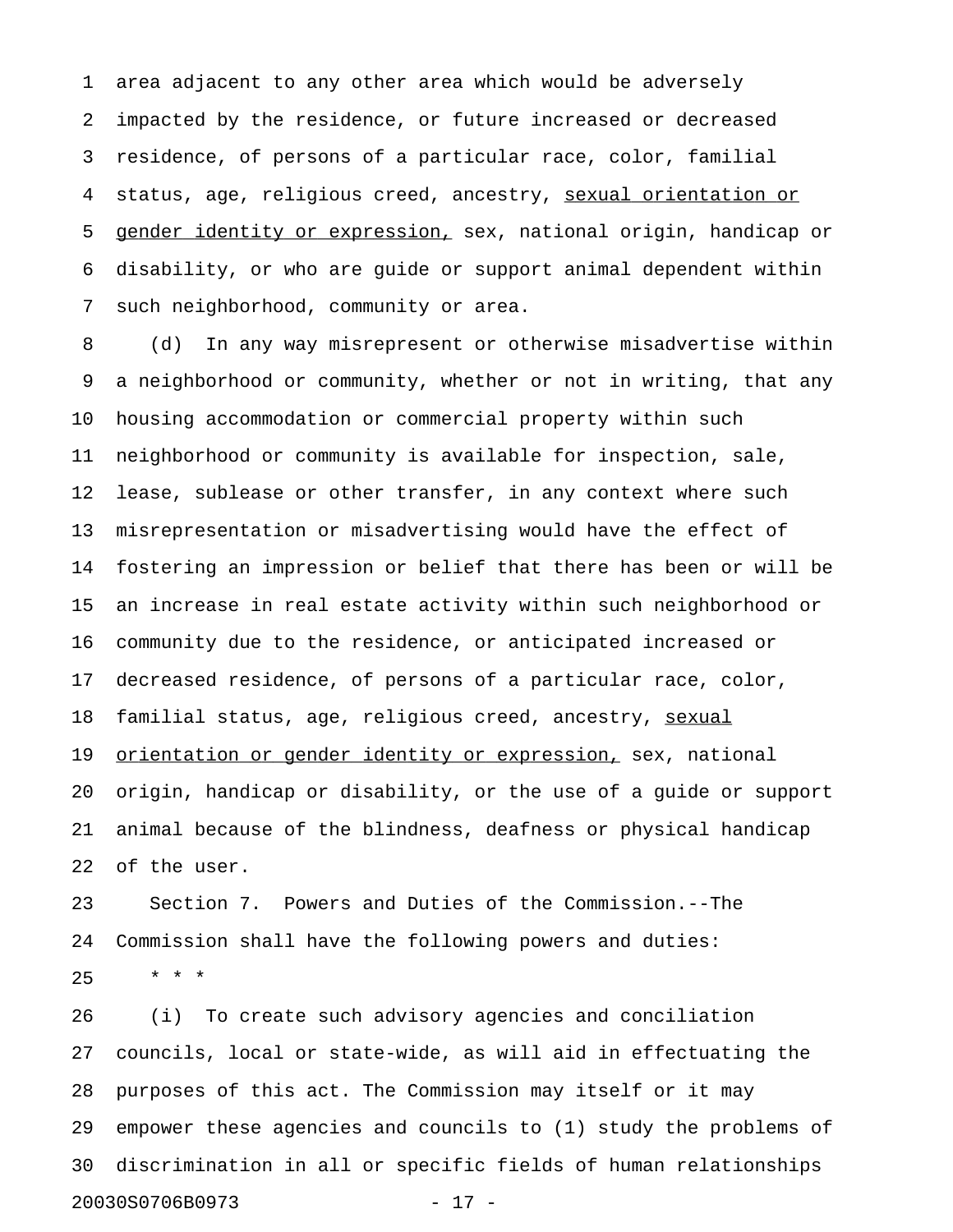1 when based on race, color, familial status, religious creed, 2 ancestry, sexual orientation or gender identity or expression, 3 age, sex, national origin or handicap or disability, and (2) 4 foster, through community effort or otherwise, good will among 5 the groups and elements of the population of the State. Such 6 agencies and councils may make recommendations to the Commission 7 for the development of policies and procedure in general. 8 Advisory agencies and conciliation councils created by the 9 Commission shall be composed of representative citizens, serving 10 without pay, but the Commission may make provision for technical 11 and clerical assistance to such agencies and councils, and for 12 the payment of the expenses of such assistance.

13 (j) To issue such publications and such results of 14 investigations and research as, in its judgment, will tend to 15 promote good will and minimize or eliminate discrimination 16 because of race, color, familial status, religious creed, 17 ancestry, sexual orientation or gender identity or expression, 18 age, sex, national origin or handicap or disability.

19 (k) To submit an annual report for each fiscal year by the 20 following March 31 to the General Assembly, the Labor and 21 Industry Committee of the Senate and the State Government 22 Committee of the House of Representatives and the Governor 23 describing in detail the types of complaints received, the 24 investigations, status of cases, Commission action which has 25 been taken, how many were found to have probable cause, how many 26 were resolved by public hearing and the length of time from the 27 initial complaint to final Commission resolution. It shall also 28 contain recommendations for such further legislation concerning 29 abuses and discrimination because of race, color, familial 30 status, religious creed, ancestry, sexual orientation or gender 20030S0706B0973 - 18 -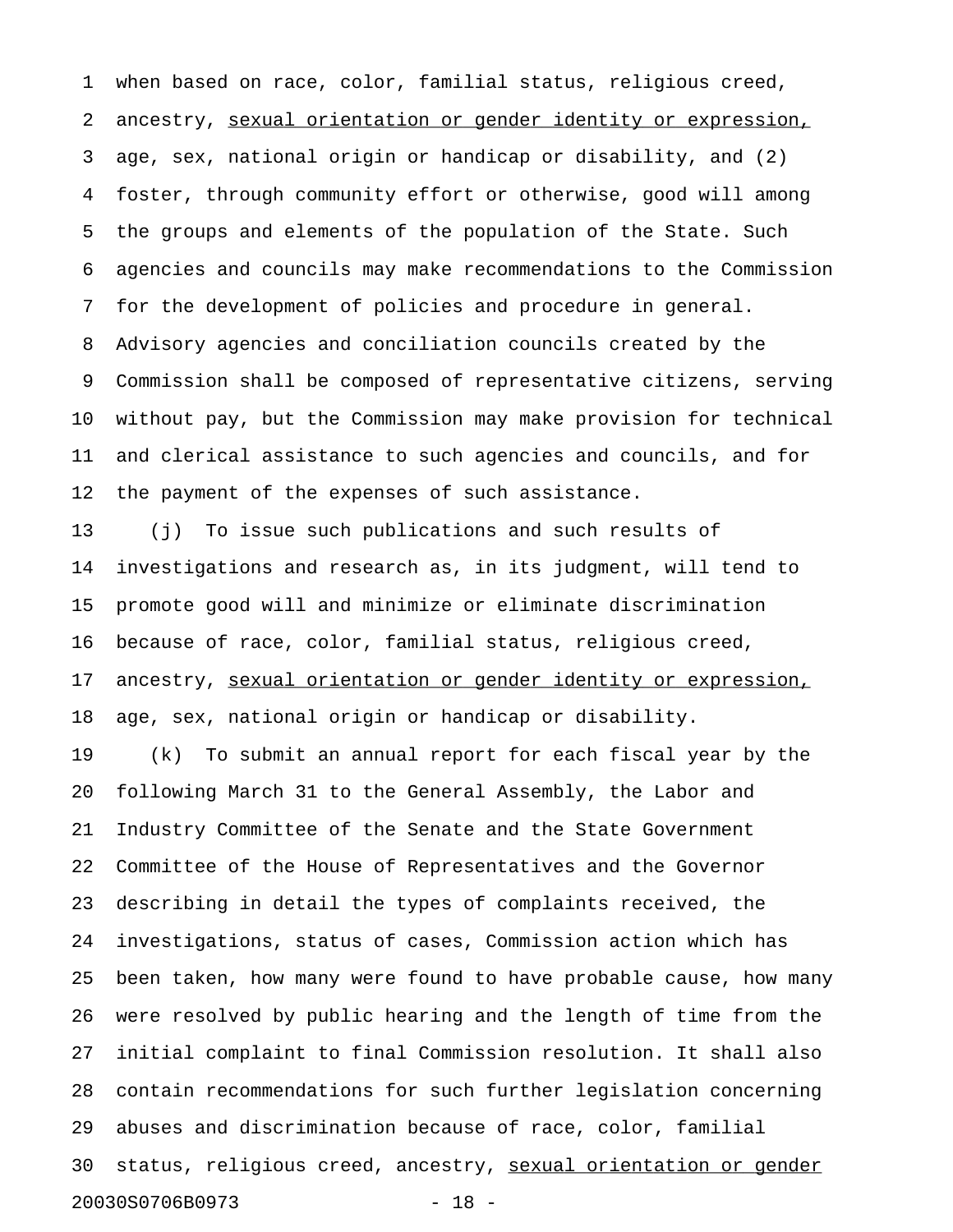1 identity or expressions, national origin, age, sex, handicap or 2 disability or the use of a guide or support animal because of 3 the blindness, deafness or physical handicap of the user or 4 because the user is a handler or trainer of support or guide 5 animals, as may be desirable.

6 \* \* \*

7 Section 8. Educational Program.--The Commission, in 8 cooperation with the Department of Education, is authorized to 9 recommend a multicultural educational program, designed for the 10 students of the schools in this Commonwealth and for all other 11 residents thereof, with emphasis on foreign cultural and 12 language studies, as well as on the basic shared precepts and 13 principles of United States culture, in order to promote 14 cultural understanding and appreciation and to further good will 15 among all persons, without regard to race, color, familial 16 status, religious creed, ancestry, sexual orientation or gender 17 identity or expression, age, sex, national origin, handicap or 18 disability.

19 Section 9. Procedure.--\* \* \*

20 (f) (1) If, upon all the evidence at the hearing, the 21 Commission shall find that a respondent has engaged in or is 22 engaging in any unlawful discriminatory practice as defined in 23 this act, the Commission shall state its findings of fact, and 24 shall issue and cause to be served on such respondent an order 25 requiring such respondent to cease and desist from such unlawful 26 discriminatory practice and to take such affirmative action, 27 including, but not limited to, reimbursement of certifiable 28 travel expenses in matters involving the complaint, compensation 29 for loss of work in matters involving the complaint, hiring, 30 reinstatement or upgrading of employes, with or without back 20030S0706B0973 - 19 -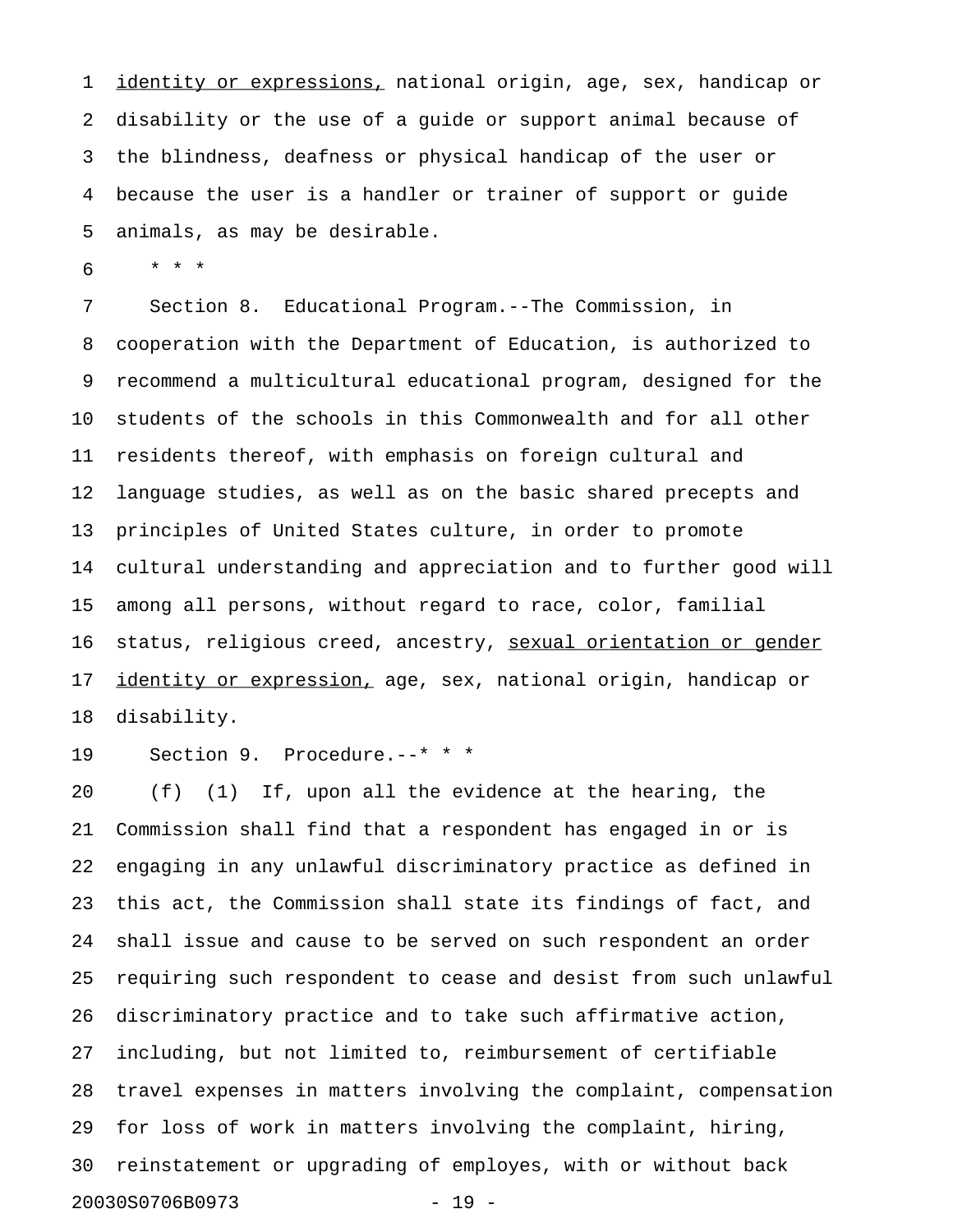1 pay, admission or restoration to membership in any respondent 2 labor organization, the making of reasonable accommodations, or 3 selling or leasing specified housing accommodations or 4 commercial property upon such equal terms and conditions and 5 with such equal facilities, services and privileges or lending 6 money, whether or not secured by mortgage or otherwise for the 7 acquisition, construction, rehabilitation, repair or maintenance 8 of housing accommodations or commercial property, upon such 9 equal terms and conditions to any person discriminated against 10 or all persons, and any other verifiable, reasonable out-of-11 pocket expenses caused by such unlawful discriminatory practice, 12 [provided that, in those cases alleging a violation of section 13 5(d), (e) or (h) or 5.3 where the underlying complaint is a 14 violation of section 5(h) or 5.3, the Commission may] shall 15 award actual damages, including damages caused by humiliation 16 and embarrassment, and punitive damages as, in the judgment of 17 the Commission, will effectuate the purposes of this act, and 18 including a requirement for report of the manner of compliance. 19 (2) Such order may also assess a civil penalty against the 20 respondent in a complaint of discrimination filed under sections 21 5(h) or 5.3:

22 (i) in an amount not exceeding ten thousand dollars 23 (\$10,000) if the respondent has not been adjudged to have 24 committed any prior discriminatory practice;

25 (ii) in an amount not exceeding twenty-five thousand dollars 26 (\$25,000) if the respondent has been adjudged to have committed 27 one other discriminatory practice during the five-year period 28 ending on the date of this order; or

29 (iii) in an amount not exceeding fifty thousand dollars 30 (\$50,000) if the respondent has been adjudged to have committed 20030S0706B0973 - 20 -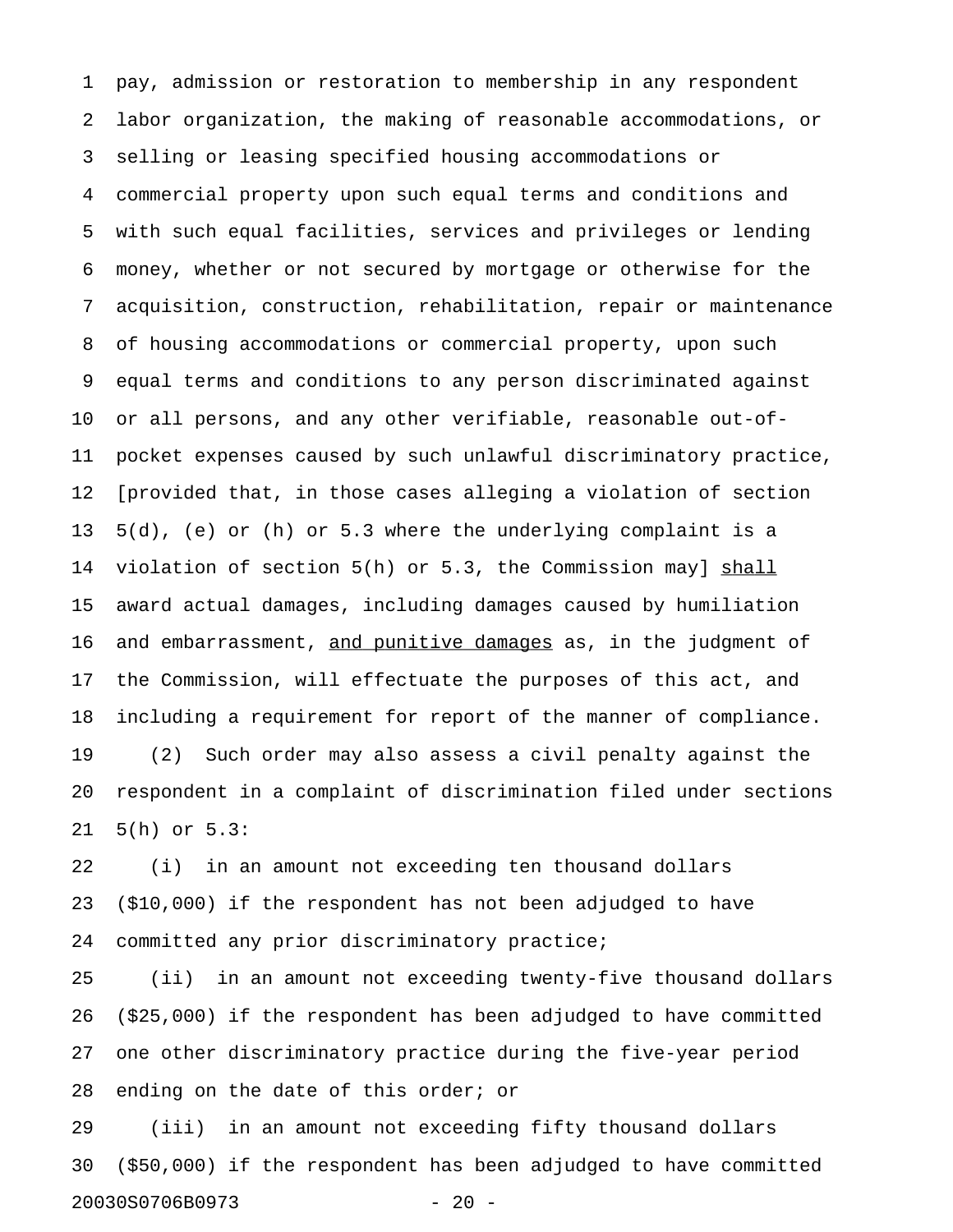1 more than one other discriminatory practice during the seven-2 year period ending on the date of this order.

3 If, however, the acts constituting the discriminatory practice 4 that is the object of the charge are committed by the same 5 natural person who has been previously adjudged to have 6 committed acts constituting a discriminatory practice, then the 7 civil penalties set forth in subparagraphs (ii) and (iii) may be 8 imposed without regard to the period of time within which any 9 subsequent discriminatory practice occurred.

10 (3) When the respondent is a licensee of the Commonwealth, 11 the Commission shall inform the appropriate State licensing 12 authority of the order with the request that the licensing 13 authority take such action as it deems appropriate against such 14 licensee. An appeal from the Commission's order shall act as a 15 supersedeas and stay such action by the State licensing 16 authority until a final decision on said appeal.

17 (4) If, upon all the evidence, the Commission shall find 18 that a respondent has not engaged in any such unlawful 19 discriminatory practice, the Commission shall state its findings 20 of fact, and shall issue and cause to be served on the 21 complainant an order dismissing the said complaint as to such 22 respondent.

23 (f.1) If, upon all the evidence at the hearing, [in those 24 cases alleging a violation of section 5(d), (e), (h) or 5.3 25 where the underlying complaint is a violation of section 5(h) or 26 5.3,] the Commission finds that a respondent has engaged in or 27 is engaging in any unlawful discriminatory practice as defined 28 in this act, the Commission may award attorney fees and costs to 29 prevailing complainants.

30 (f.2) If, upon all the evidence at the hearing, [in those 20030S0706B0973 - 21 -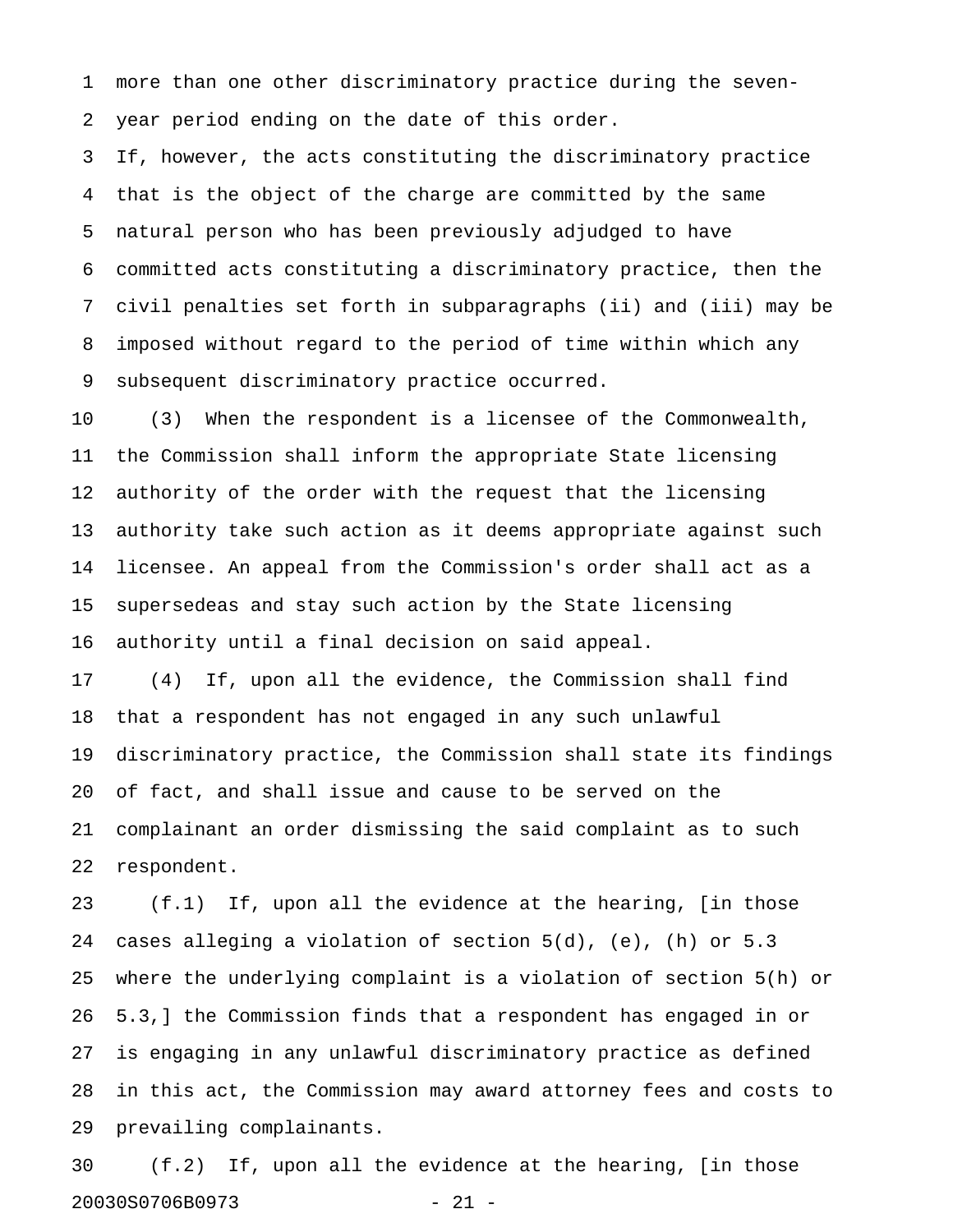1 cases alleging a violation of section 5(d), (e), (h) or 5.3 2 where the underlying complaint is a violation of section 5(h) or 3 5.3,] the Commission finds that a respondent has not engaged in 4 or is not engaging in any unlawful discriminatory practice as 5 defined in this act, the Commission may award attorney fees and 6 costs to a prevailing respondent if the respondent proves that 7 the complaint was brought in bad faith.

8 \* \* \*

9 Section 12. Construction and Exclusiveness of Remedy.-- 10 (a) The provisions of this act shall be construed liberally 11 for the accomplishment of the purposes thereof, and any law 12 inconsistent with any provisions hereof shall not apply.

13 (b) Except as provided in subsection (c), nothing contained 14 in this act shall be deemed to repeal or supersede any of the 15 provisions of any existing or hereafter adopted municipal 16 ordinance, municipal charter or of any law of this Commonwealth 17 relating to discrimination because of race, color, familial 18 status, religious creed, ancestry, sexual orientation or gender 19 identity or expression, age, sex, national origin or handicap or 20 disability, but as to acts declared unlawful by section five of 21 this act the procedure herein provided shall, when invoked, be 22 exclusive and the final determination therein shall exclude any 23 other action, civil or criminal, based on the same grievance of 24 the complainant concerned. If the complainant institutes any 25 action based on such grievance without resorting to the 26 procedure provided in this act, such complainant may not 27 subsequently resort to the procedure herein. In the event of a 28 conflict between the interpretation of a provision of this act 29 and the interpretation of a similar provision contained in any 30 municipal ordinance, the interpretation of the provision in this 20030S0706B0973 - 22 -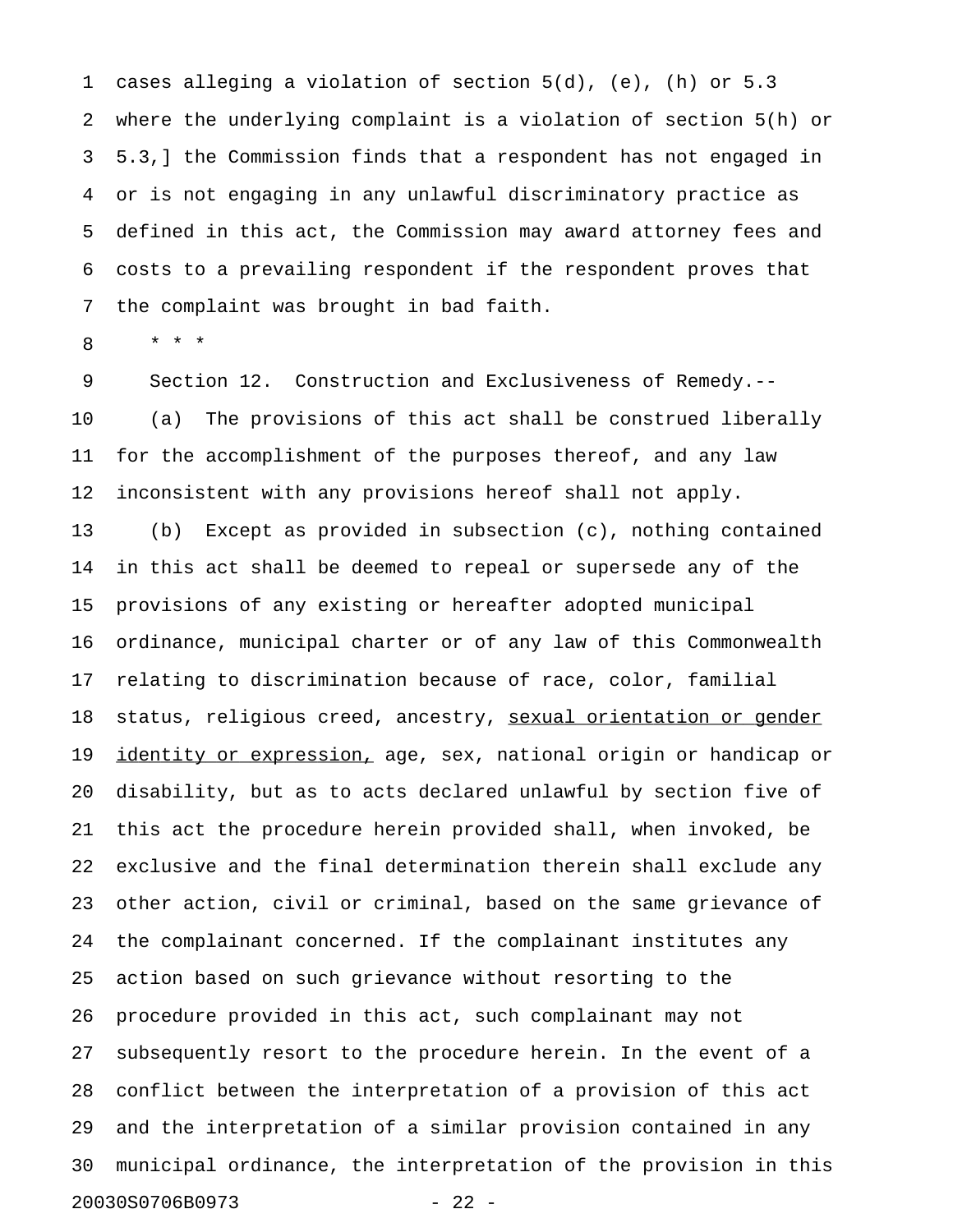1 act shall apply to such municipal ordinance.

2 (c) (1) In cases involving a claim of discrimination, if a 3 complainant invokes the procedures set forth in this act, that 4 individual's right of action in the courts of the Commonwealth 5 shall not be foreclosed. If within one (1) year after the filing 6 of a complaint with the Commission, the Commission dismisses the 7 complaint or has not entered into a conciliation agreement to 8 which the complainant is a party, the Commission must so notify 9 the complainant. On receipt of such a notice the complainant 10 shall be able to bring an action in the courts of common pleas 11 of the Commonwealth based on the right to freedom from 12 discrimination granted by this act. The complainant has the 13 <u>right to a jury trial in an action brought in the courts of</u> 14 common pleas of the Commonwealth in an action under this 15 subsection.

16 (2) An action under this subsection shall be filed within 17 two years after the date of notice from the Commission closing 18 the complaint. Any complaint so filed shall be served on the 19 Commission at the time the complaint is filed in court. The 20 Commission shall notify the complainant of this requirement. 21 (3) If the court finds that the respondent has engaged in or 22 is engaging in an unlawful discriminatory practice charged in 23 the complaint, the court shall enjoin the respondent from 24 engaging in such unlawful discriminatory practice and order 25 affirmative action which may include, but is not limited to, 26 reinstatement or hiring of employes, granting of back pay, or 27 any other legal or equitable relief, including damages caused by 28 humiliation and embarrassment, and punitive damages, as the 29 court deems appropriate. Back pay liability shall not accrue 30 from a date more than three years prior to the filing of a 20030S0706B0973 - 23 -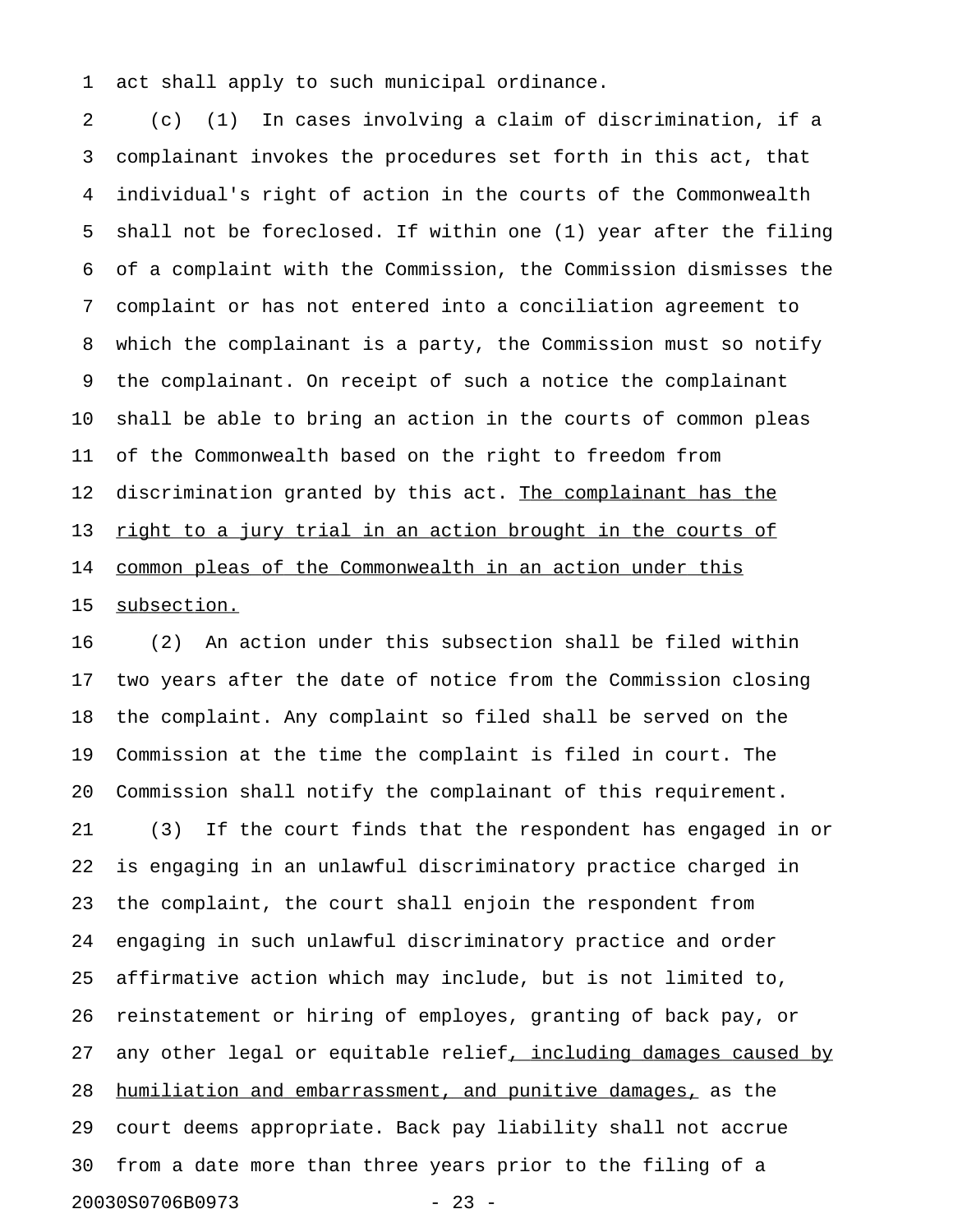1 complaint charging violations of this act.

2 (4) The court shall serve upon the Commission any final 3 order issued in any action brought under this subsection. 4 (c.1) Notwithstanding subsections (a) and (c) or any other 5 provision of this act, nothing in this act shall be deemed to 6 authorize imposition by the Commission of remedial quota relief 7 in cases involving hiring or promoting of employes of the 8 Commonwealth, its agencies or instrumentalities or employes of 9 local governments and school districts in this Commonwealth. 10 This subsection shall not, however, prohibit the voluntary 11 adoption of an affirmative action plan designed to assure that 12 all persons are accorded equality of opportunity in employment. 13 (c.2) If, after a trial held pursuant to subsection (c), the 14 court of common pleas finds that a defendant engaged in or is 15 engaging in any unlawful discriminatory practice as defined in 16 this act, the court [may] shall award attorney fees and costs to \_\_\_\_\_ 17 the prevailing plaintiff.

18 (c.3) If, after a trial held pursuant to subsection (c), the 19 court of common pleas finds that a defendant has not engaged in 20 or is not engaging in any unlawful discriminatory practice as 21 defined in this act, the court may award attorney fees and costs 22 to the prevailing defendant if the defendant proves that the 23 complaint was brought in bad faith.

24 (d) Nothing in this act shall be construed to require any 25 employer to hire any person with a job-related handicap or 26 disability.

27 (e) The time limits for filing under any complaint or other 28 pleading under this act shall be subject to waiver, estoppel and 29 equitable tolling.

30 (f) Nothing in this act shall be constructed as superseding 20030S0706B0973 - 24 -